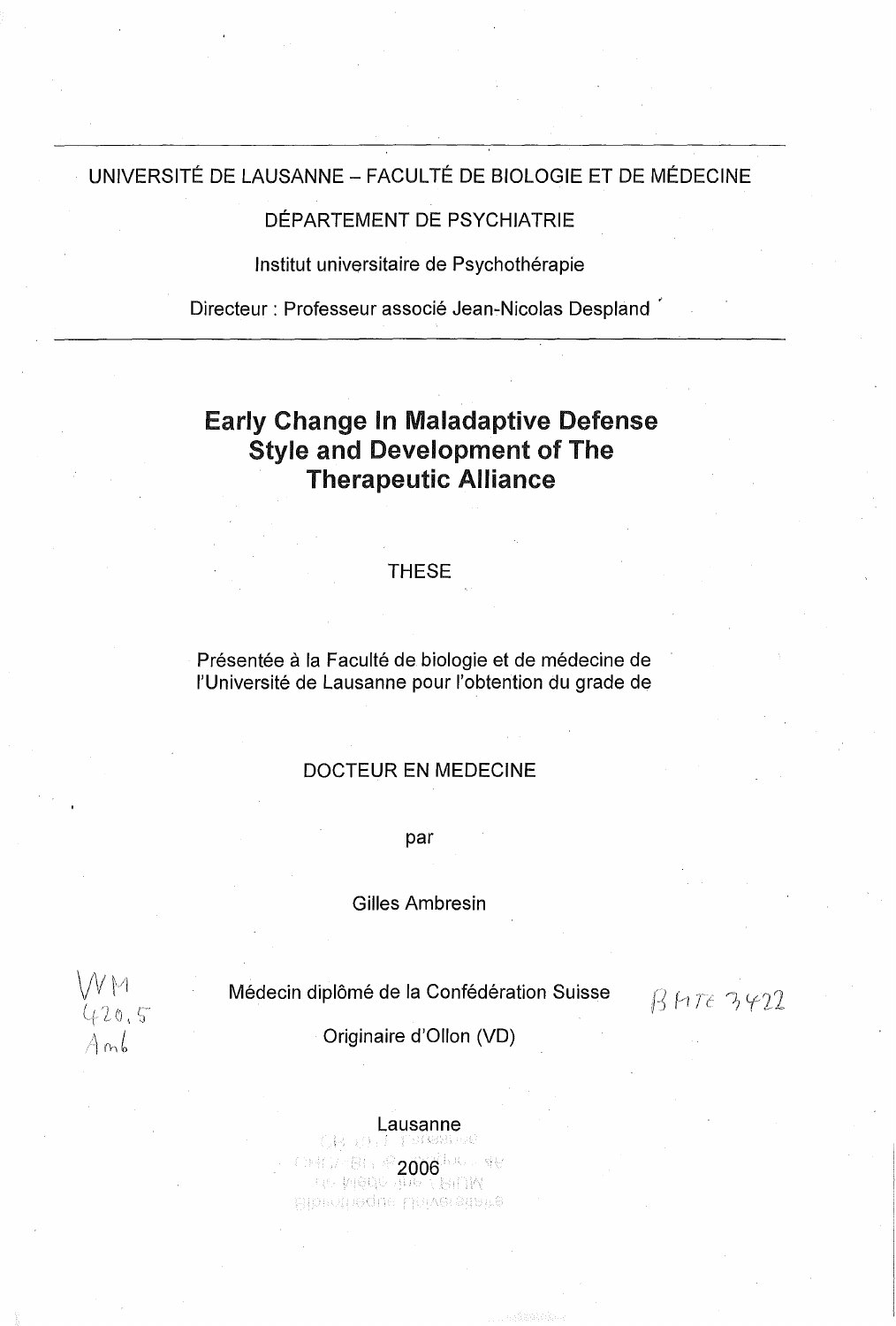#### Résumé

Cette étude examine les changements précoces dans le Style Défensif Maladaptatif (SDM), le développement de l'alliance thérapeutique et la relation entre le SDM et l'alliance au cours d'une psychothérapie psychodynamique ultra-brève. Soixante-huit patients ambulatoires du centre de consultation psychiatrique et psychothérapique ont bénéficié d'une intervention psychodynamique en quatre séances. Les mesures des défenses et de l'alliance étaient effectuées à la première et à la dernière séance. Les patients qui ont débuté l'intervention avec une alliance faible et qui l'ont terminée avec une alliance haute (groupe de patients avec une alliance de croissance linéaire) ont diminué leur utilisation de défenses maladaptatives de manière significative au cours de la thérapie, alors que ce n'a pas été le cas pour les patients des groupes à alliances haute-stable et basse-stable. Les résultats ont montré qu'à la fin de l'intervention, le SDM et l'alliance étaient corrélés pour tous les patients. Cette corrélation intéressait plus particulièrement le groupe avec une alliance de croissance linéaire. Ces résultats suggèrent que le développement de l'alliance thérapeutique reflètent le travail de collaboration entre le patient et son thérapeute alors qu'ils essayent de mieux comprendre les causes de la crise du patient. Cette compréhension peut aider à réduire les défenses initialement activées pour permettre au patient de se défendre de l'anxiété et d'un sentiment de détresse.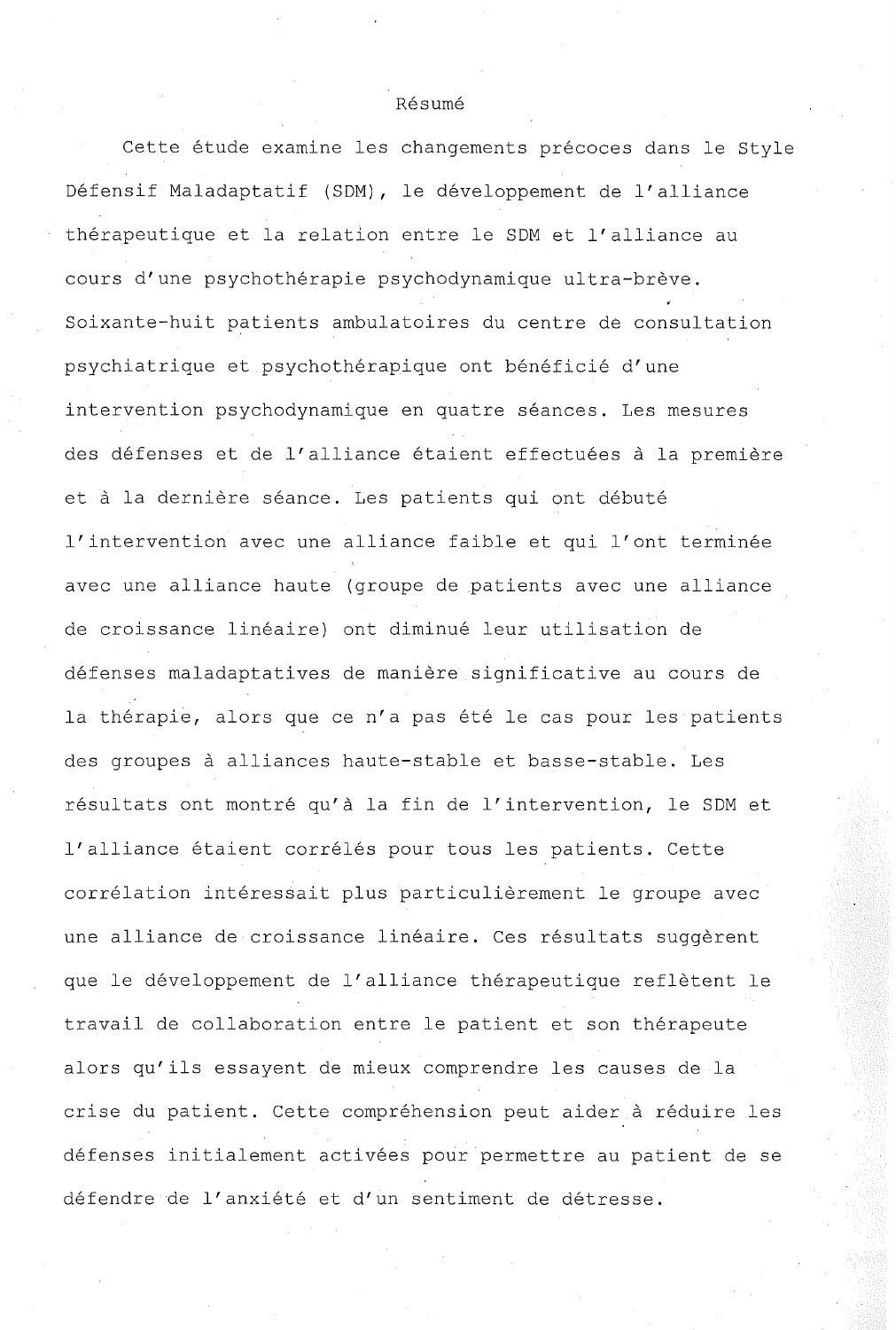## Running head: MALADAPTIVE DEFENSE STYLE AND THERAPEUTIC

#### ALLIANCE

Early Change in Maladaptive Defense Style and Development of

the Therapeutic Alliance

Gilles Ambresin, Yves de Roten

University of Lausanne, Switzerland

Martin Drapeau

McGill University, Canada

Jean-Nicolas Despland

University of Lausanne, Switzerland

This research was supported by the Swiss National Science Foundation, Grant No 320080-100706/1.

Address correspondence to : Gilles Ambresin, Institut Universitaire de Psychothérapie, Université de Lausanne, Site de Cery, Bât. les Cèdres, CH-1008 Prilly, Switzerland. Tel: +41 (0)21 643 **6111;** Fax: +41 (0)21 643 6593; Email: gilles.ambresin@chuv.ch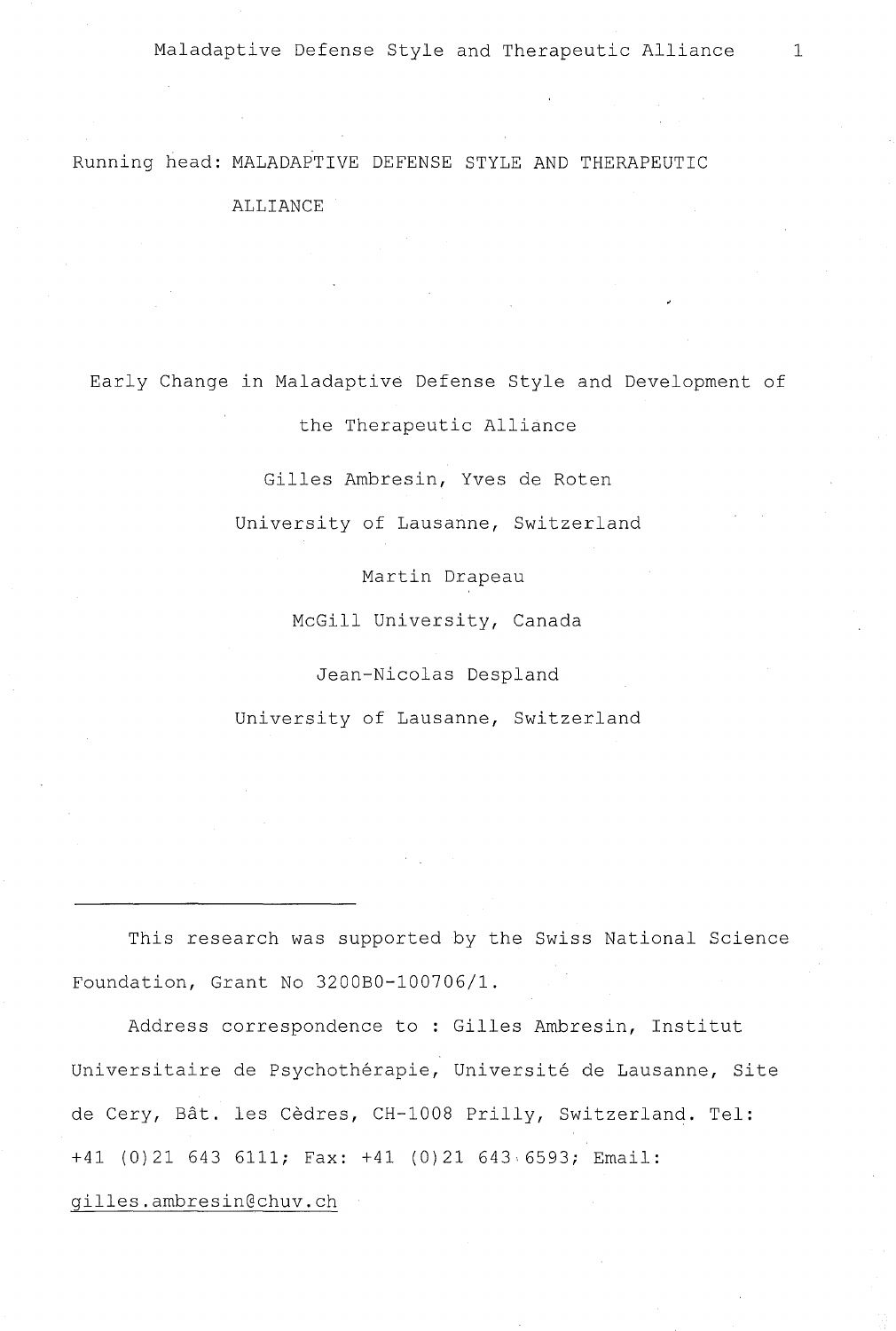#### Abstract

This study examined the early change in Maladaptive Defense Style (MDS), the development of the Therapeutic Alliance, and the relationship between MDS and alliance, in a short psychodynamic intervention. Sixty-eight outpatjents from a psychiatrie clinic completed a four-session psychodynamic intervention. Defense and alliance measures were collected at the intake and the final session. Patients who began the intervention with a poor alliance but ended with a good alliance (linear growth therapeutic alliance group) significantly decreased their use of maladaptive defenses over the course of therapy, while patients in the high and low alliance groups did not. Results showed that at the end of the intervention, MDS and alliance were related across all patients. This relation concerned particularly the linear growth therapeutic alliance profile. These results suggest that the developing therapeutic alliance might reflect the collaborative work between the patient and the therapist as they try to understand the causes of the crisis. This understanding might help reduce maladaptive defenses that were initially activated to ward off anxiety and distress.

*Keywords:* Defense mechanisms, alliance, psychodynamic psychotherapy, crisis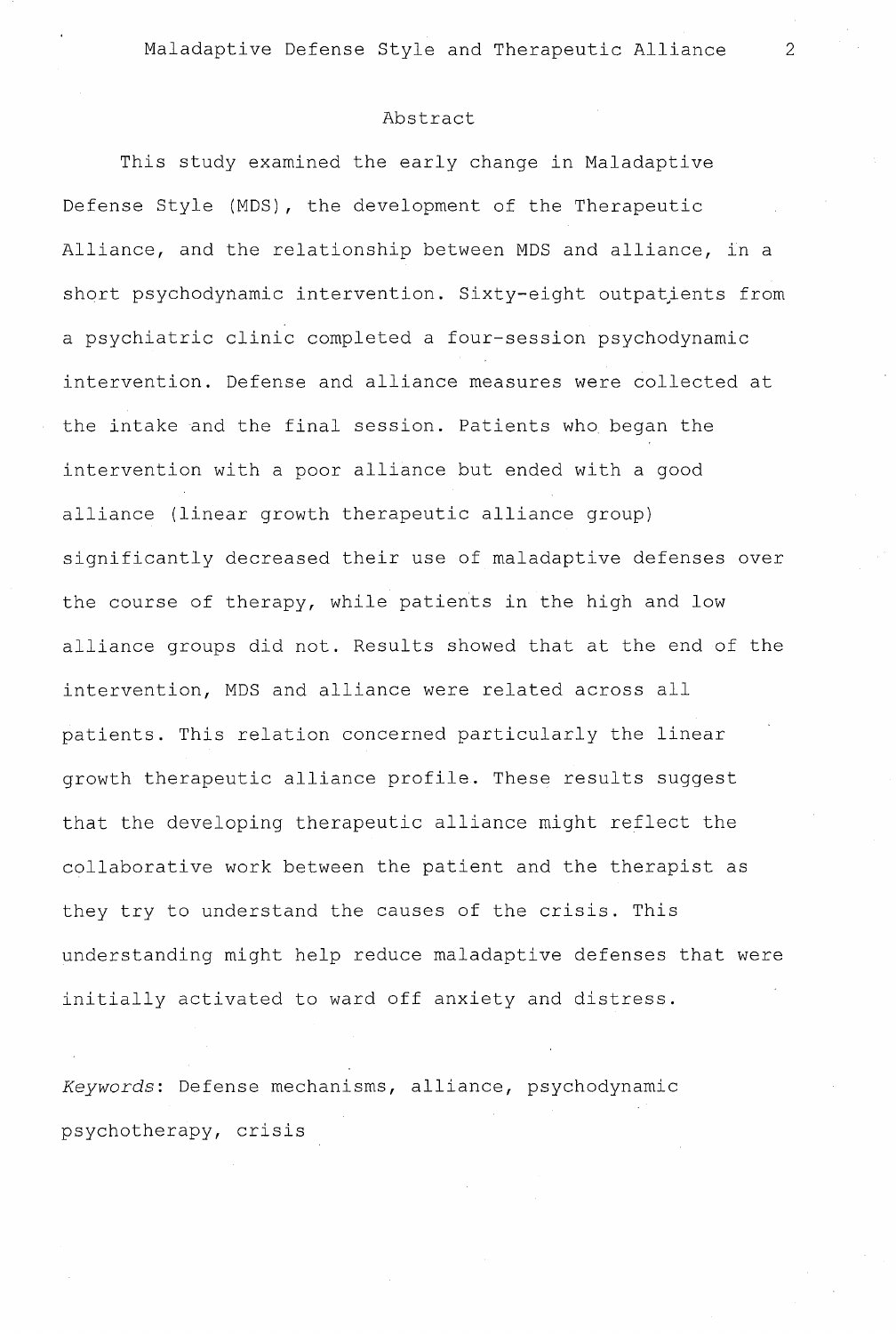Early Change in Maladaptive Defense Style and Development of the Therapeutic Alliance

Defense mechanisms are usually described as relatively unconscious mechanisms activated to deal with painful feelings, thoughts, or situations caused by internal or external stressors. They can also be understood as basic mechanisms that pervade a wide variety of psychological phenomena (Perry & Ianni, 1998). They can operate either as rigid, inappropriate mechanisms that inhibit change, or as processes that maximize adaptation. Understanding the patient's defensive functioning may assist the clinician in providing relevant psychological help.

Defense mechanisms have been empirically validated and grouped hierarchically according to the relative degree of ego maturity attributed to them (Vaillant, Bond, & Vaillant, 1986) . Perry (1990) retained seven levels of defensive functioning, from the more immature to the more mature: Action defenses, major image-distorting defenses (previously borderline defenses), disavowal, minor image-distorting defenses (previously narcissistic defenses), other neurotic defenses, obsessional defenses, and mature defenses. Each level includes 3 to 8 defenses. Though the immature defenses protect the patient from conflict, they are less adaptive. using them requires patients to constrict awareness of the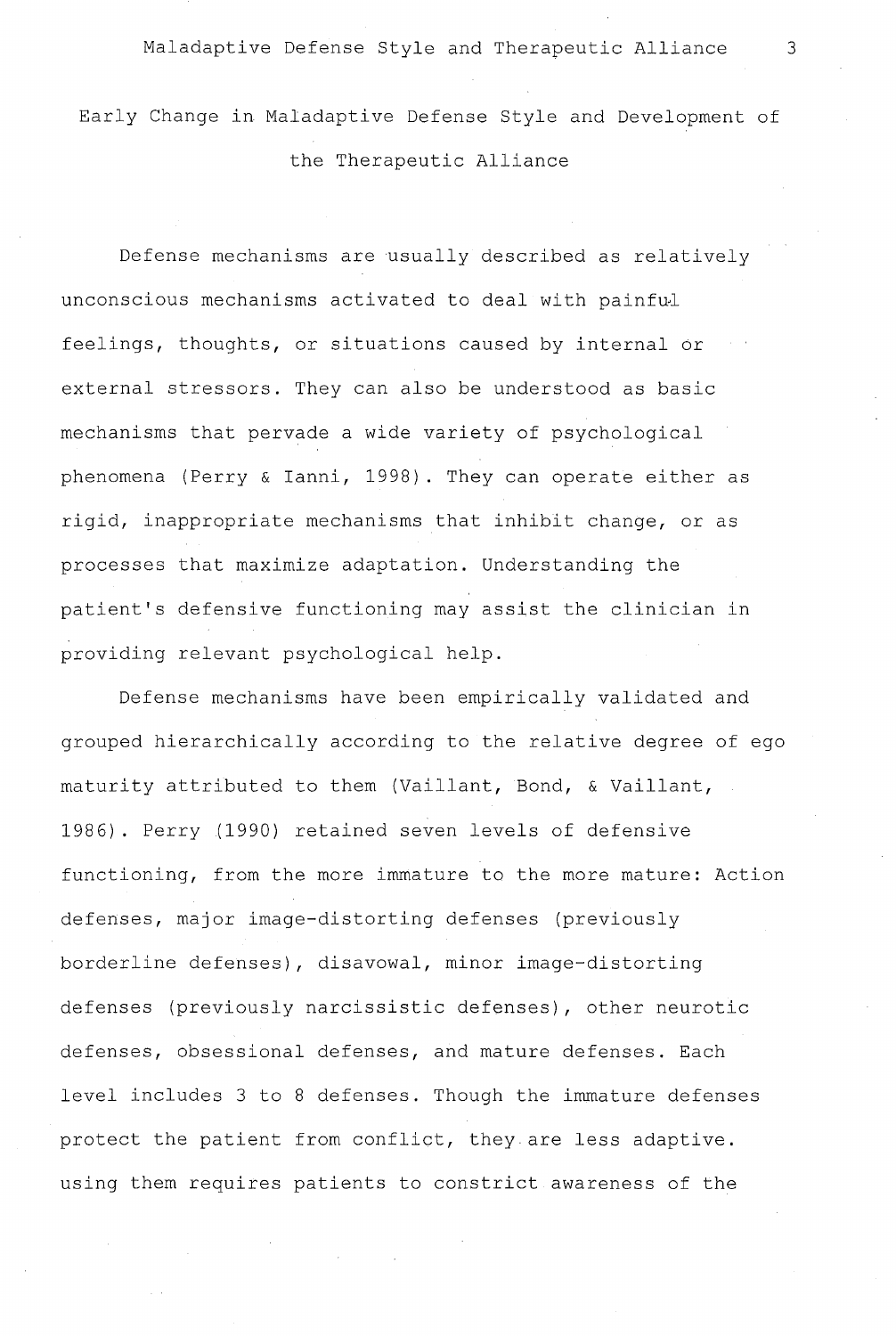stressor, a strategy that decreases their sense of personal choice and flexibility, and consequently often leads to negative outcomes. Mature defenses are considered to be more adaptive because they maximize the expression and gratification of wishes and needs, and provide patients with the freedom to choose how to cope with stressors, strategies that often minimize negative consequences. This hierarchy has been supported by numerous research findings. For example, action and image-distorting (immature) defenses have been associated with higher general levels of symptoms and greater impairment in psychological functioning (Perry & Cooper, 1989) .

As a behavioral psychodynamic construct, defenses can be reliably identified by both observer-rated measures (e.g. Defense Mechanism Rating Scale (DMRS); Perry, 1990) and selfreport instruments (e.g. Defense Style Questionnaire (DSQ); Bond, Gardner, Christian, & Sigal, 1983).

Previous studies have used self-report questionnaires to detect changes in defensive functioning over the course of therapy. Akkerman, Lewin, and Carr (1999) examined long-term stability of ego defenses in a group of patients with major depression. They found that defenses were relatively stable during the first 6 months of therapy, but that after 2 years, patients who remained in treatment reported a continuing decrease in their use of immature defenses. Defense styles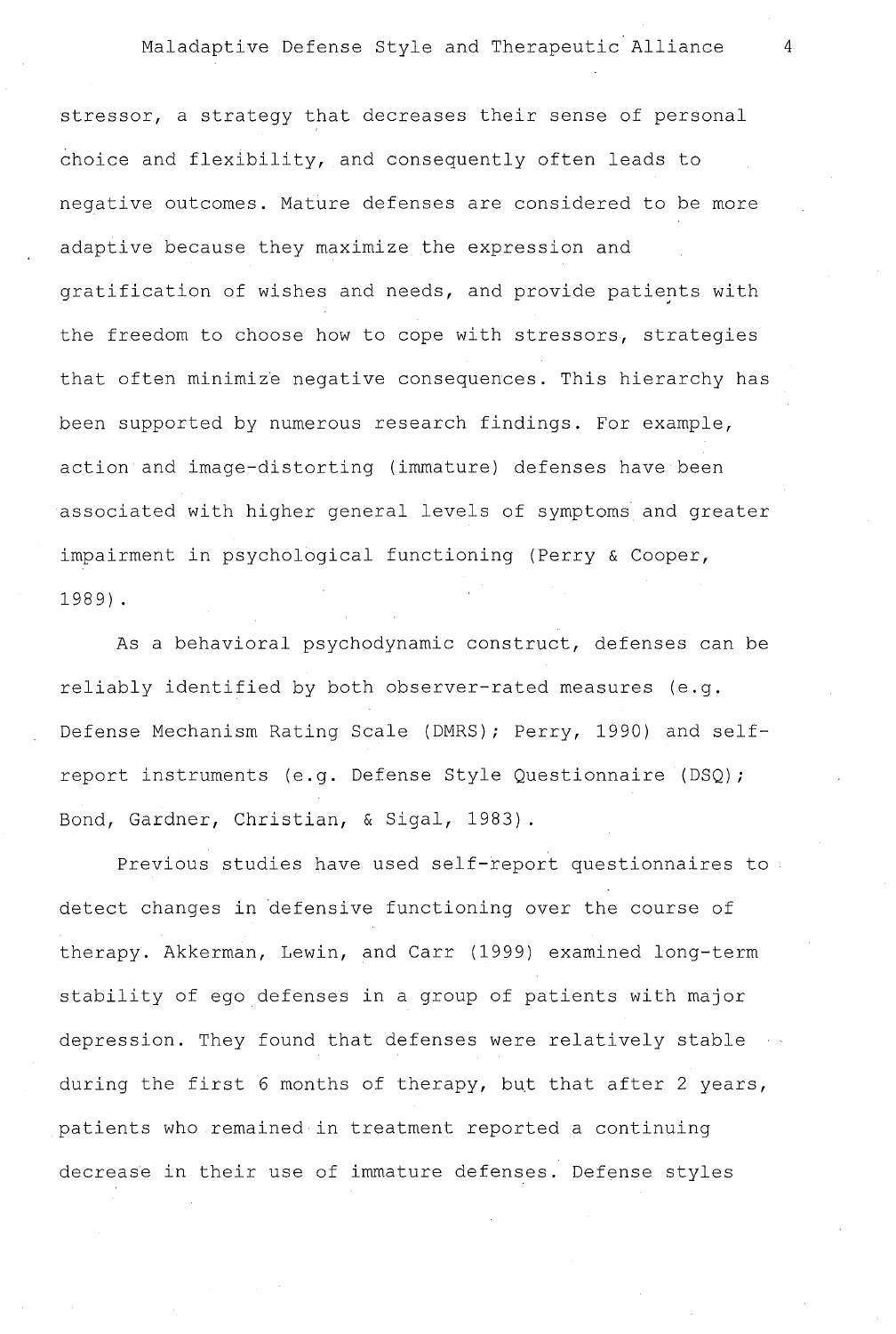were also found to become more adaptive over time in long term dynamic psychotherapy with patients who presented with chronic and recurrent anxiety, depression and/or personality disorders (Bond & Perry, 2004). Changes in defensive functioning - more specifically, an increase in the use of adaptive defenses and a decrease in the use of maladaptive defenses - were also seen in short term psychotherapy (Albucher, Abelson, & Nesse , 1998; Mullen, Blanco, Vaughan, Vaughan, & Roose, 1999; Lieberman, Wiitala, Elliott, McCormick, & Goyette, 1998). Even in very brief treatment in 4 sessions, Drapeau, de Roten, Perry, & Despland (2003) found that patients use more adaptive defenses at the end of the intervention with an increase of obssessional defenses and a decreased of narcissistic ones.

However, Hersoug, Monsen, Havik, & Hoglend (2002) found no change in defenses during a brief dynamic psychotherapy. Defensive functioning was assessed by the Defense Style Questionnaire. The use of self-report measures to assess a mainly unconscious phenomenon is an important issue. Patients' self-reports are limited by their motivation at the time of responding, their openness, and by their self-awareness. However, according to Bond (1986), the DSQ is able to identify patients' defenses because it taps into conscious derivatives of these mostly unconscious processes. As such, patients may be aware of their defenses by having noticed when they failed,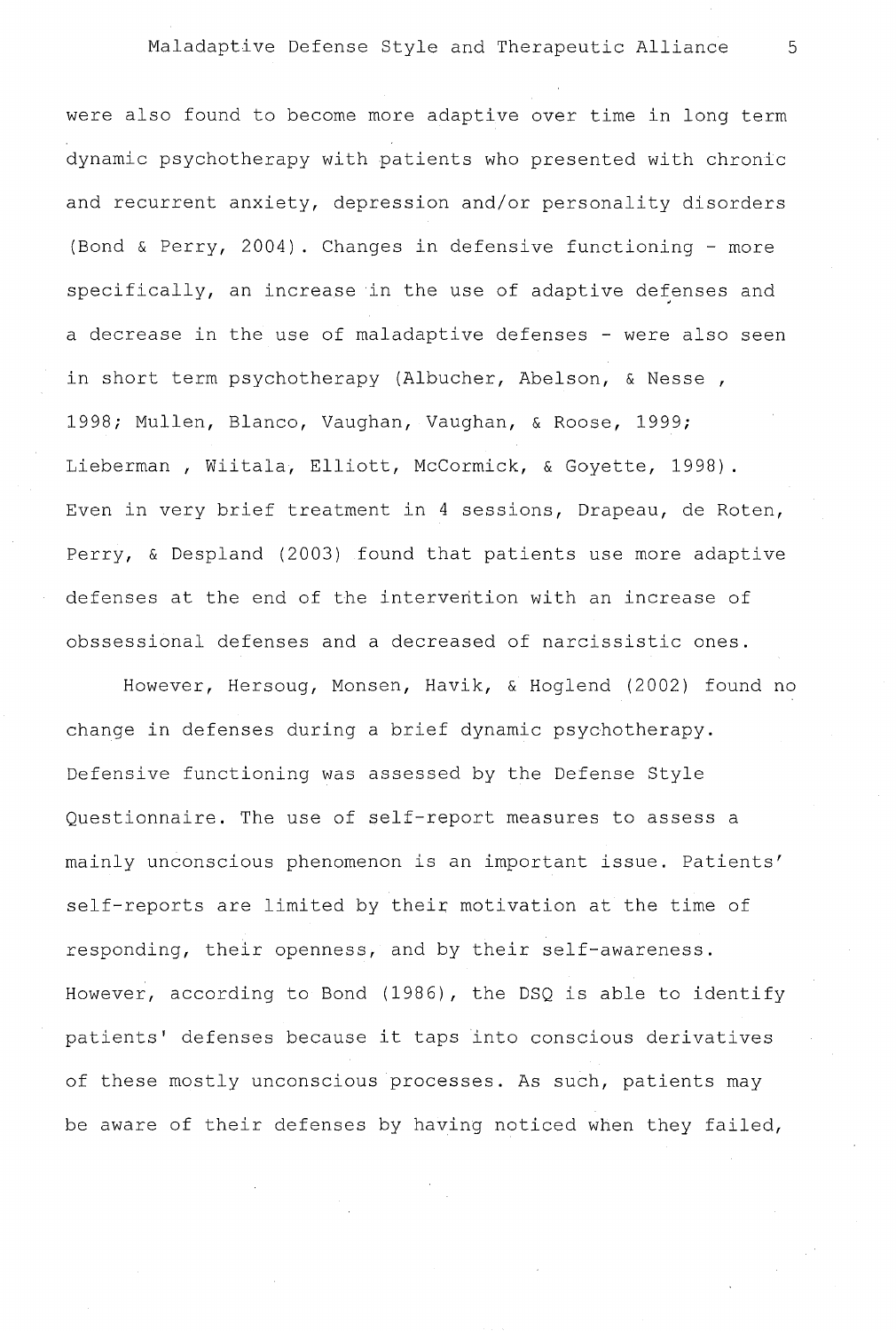or because others may have previously pointed them out to them.

## *Early alliance building*

Empirical evidence supports the association between early alliance and outcome in a psychotherapeutic setting ,(Martin, Garske, & Davis, 2000; Horvath & Bedi, 2002). Early alliance can be determined either at a single session or as a developing process (Hilsenroth, Peters, & Ackerman, 2004).

De Roten et al. (2004) examined early alliance building using the same sample as the current study. Based on Luborsky (1976), their cutoff score to differentiate between low and high alliance on the Helping Alliance questionnaire (HAq) was 17. Their analysis revealed three different profiles (see table 2): (1) a high stable alliance profile (HSa), with a mean alliance of 22.4 ; (2) a low stable alliance profile (LSa), with a mean alliance of 5.4; and (3) a linear growth alliance profile (LGa), with an alliance not different from the LSa profile at the session 1 and not different from the HSa profile at the session 4. These profiles predicted outcome more accurately than when the alliance was measured separately at each single session.

## *Defense and alliance*

The relationship between defense mechanisms and the therapeutic alliance has rarely been addressed in the research literature. Bond and Perry (2004) reported that the initial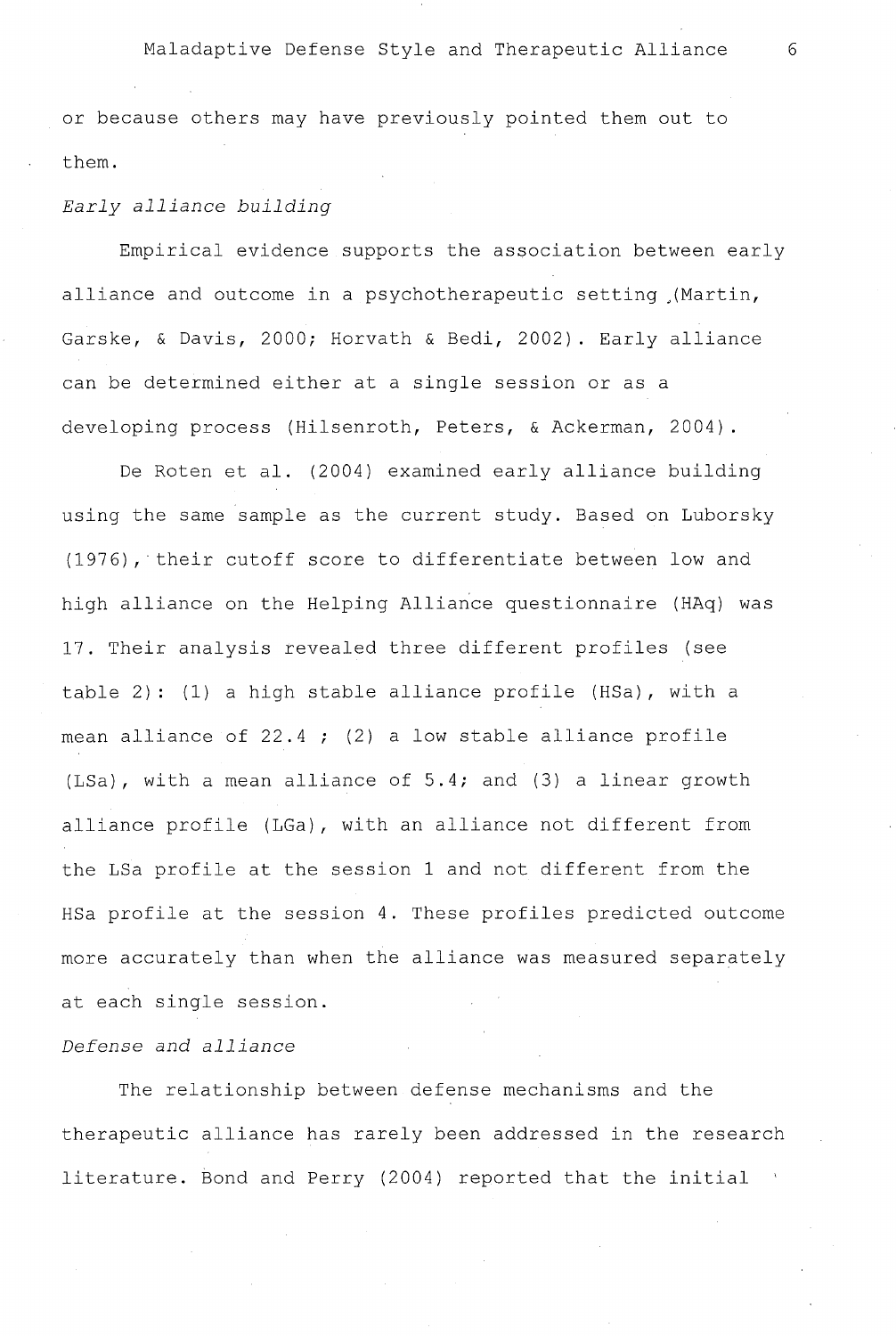maladaptive defense style score was significantly associated with lower mean alliance  $(r = -.53, p < 0.001)$ . Their results are consistent with a meta-analysis of 11 studies that examined the impact of patients' pretreatment intrapersonal characteristics on the alliance (Horvath & Luborsky, 1993). This study showed that patients with lower levels of defensive functioning were more likely to end up with a poor alliance in therapy. Vaillant (1992) suggested that intermediate-level defenses, such as rationalization, reaction-formation, and intellectualization, may interfere with an individual's capacity to engage in self-exploration. However, alliance development might be influenced by the therapist's interventions. In a time-limited dynamic psychotherapy, alliance and defenses appeared somehow related. Out of six patients, three patients who presented with a poor initial alliance developed a good final alliance. Unique to this subgroup, the therapist addressed the patients' defenses (Foreman & Marmar, 1985). However, three studies reported that initial defensive functioning was not able to predict the quality of alliance development (Despland, de Roten, Despars, Stigler, & Perry, 2001; Hersoug et al., 2002; Siefert, Hilsenroth, Weinberger, Blagys, & Ackerman, 2006).

Although the results cited above may be suggestive of a relationship between defense mechanisms and alliance, the case has.not yet been made definitively. Given the importance of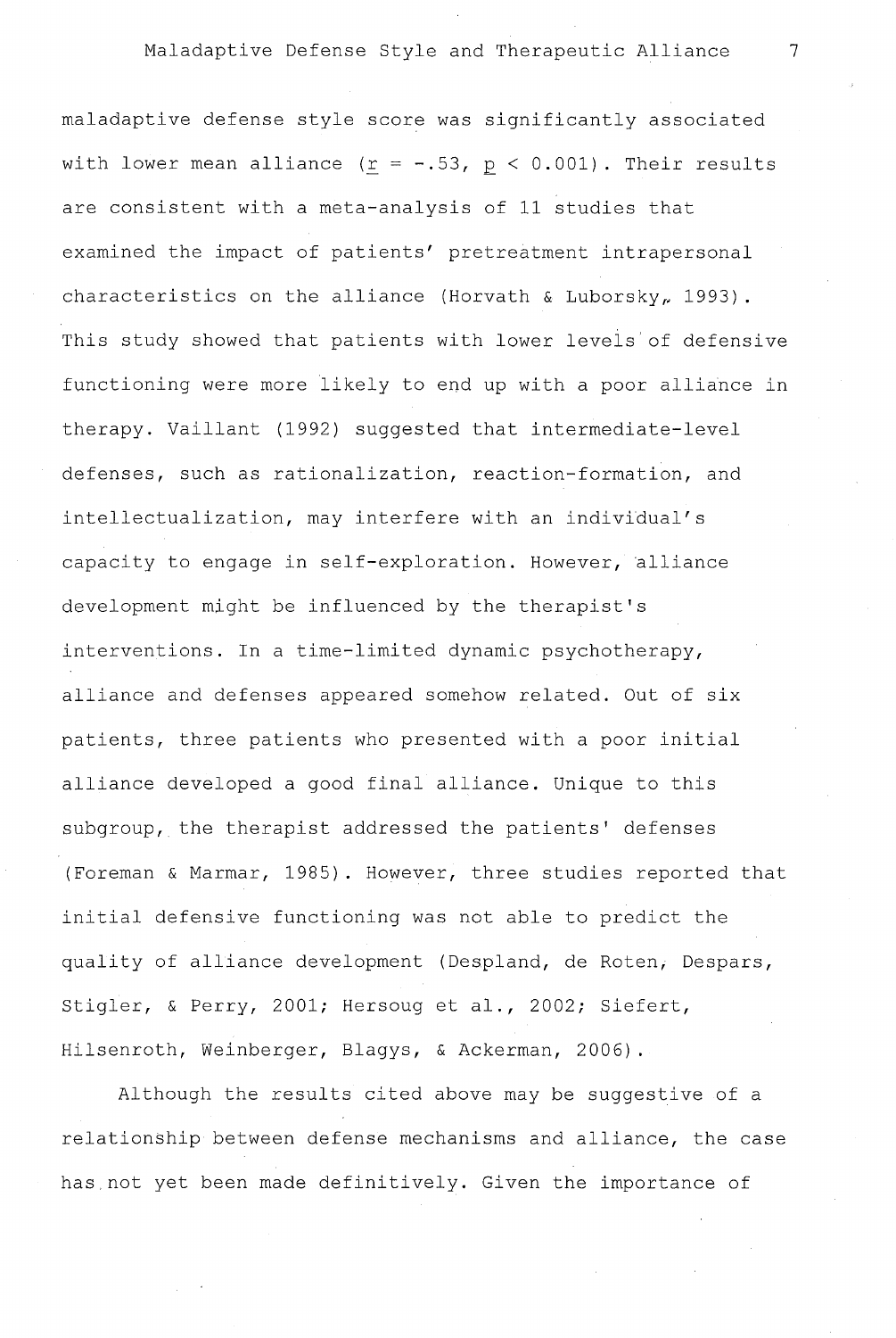alliance in clinical practice, we turned our attention towards exploring maladaptive defense mechanisms as measured by the DSQ, and their relationship to the development of early alliance.in a Brief Psychodynamic Intervention (BPI) setting.

Our first question pertained to whether or not the patient's maladaptive defense mechanisms would change throughout the course of the BPI. We expected a decrease in the maladaptive defense style (MDS).

The second question explored the association between patients' MDS and the therapeutic alliance. We expected that MDS score and level of alliance would be correlated.

#### Method

*Patients*. The sample  $(N = 68)$  included 47 women (69%) and 21 men (31%) with a mean age of  $28.54$  (SD =  $9.0$ ). Patients presented mainly with diagnoses of either anxiety (42%) or depressive (67%) disorders. Occasionally, they were seeking help for eating (5%), sexual (5%) or substance abuse (2%) disorders. The mean number of Axis 1 diagnoses was 2 diagnoses. On Axis II, 55% presented with a personality disorder, 42% presented with a Cluster C personality disorder. Patients presenting with any psycho-organic or delirium disorders, substantial alcohol or drug dependence, psychotic or bipolar disorders, mental retardation, or antisocial personality disorders were excluded.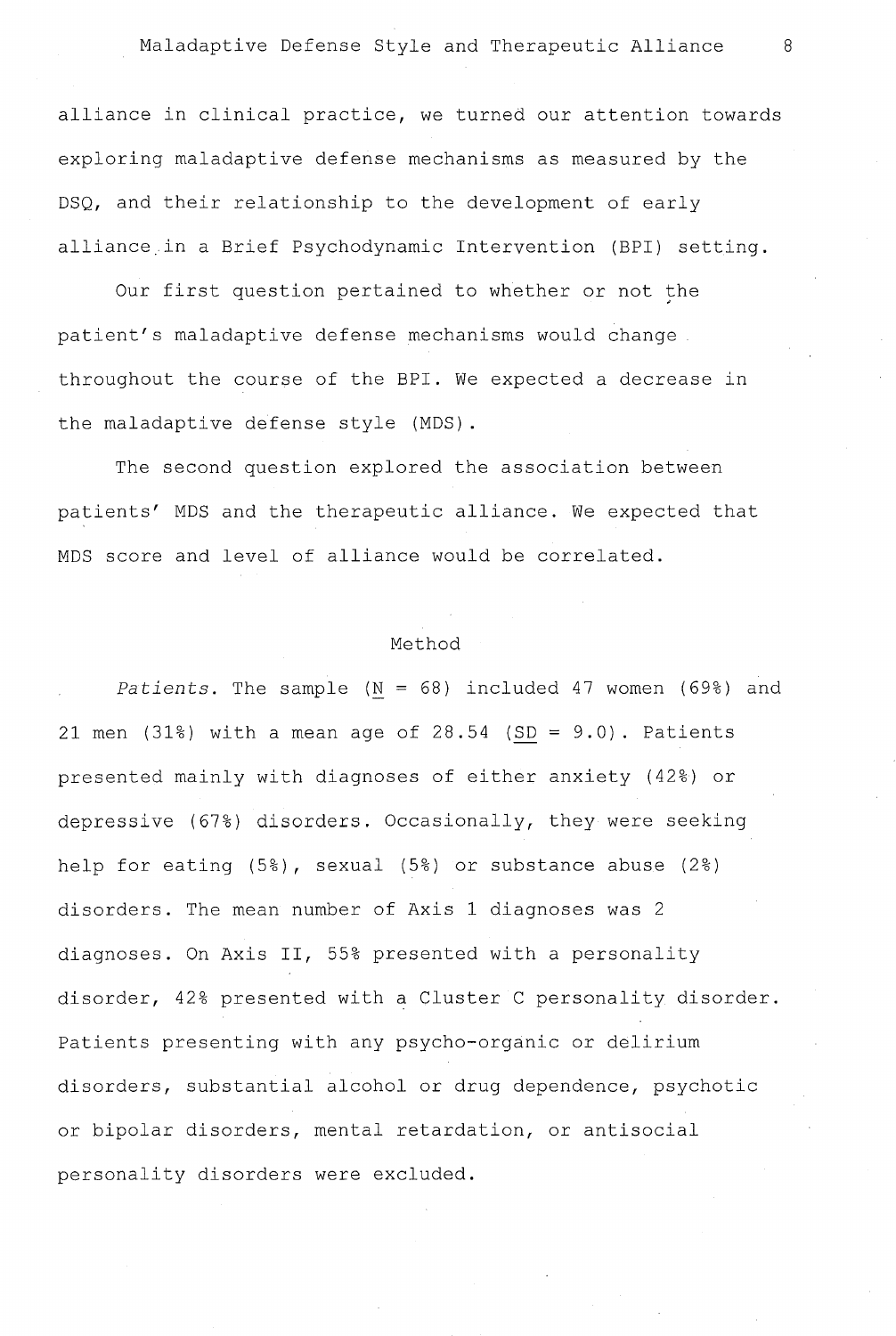All patients completed the four sessions of the Brief Psychodynamic Intervention (Gilliéron, 1989). The mean Global Severity Index of the SCL-90 (Derogatis, 1977) was  $0.91$  (SD = 0.5) at the first session.

*Therapists.* Three female and 6 male therapists .from the Adult Psychiatry Department of the University of Lausanne participated in the study. Four of them were considered to be junior therapists with less than 3 years of practice in BPI. The five other therapists were considered to be senior therapists, with more than three years of BPI practice. One therapist was a licensed psychologist while the other 8 were psychiatrists with board certification.

*Treatment.* The Brief Psychodynamic Intervention (BPI) is a formalized four-session assessment which focuses on the patient's initial reasons for consultation and the early interaction between the patient and the therapist. The four main objectives of BPI are: (a) developing an optimal plan to resolve the patient's crisis situation through the use of an initial dynamic interpretation, (b) establishing a psychodynamic and psychiatrie diagnosis, (c) providing information on possible future therapeutic interventions, and (d) furthering the development of early alliance (Despland, Drapeau, & de Roten, 2005).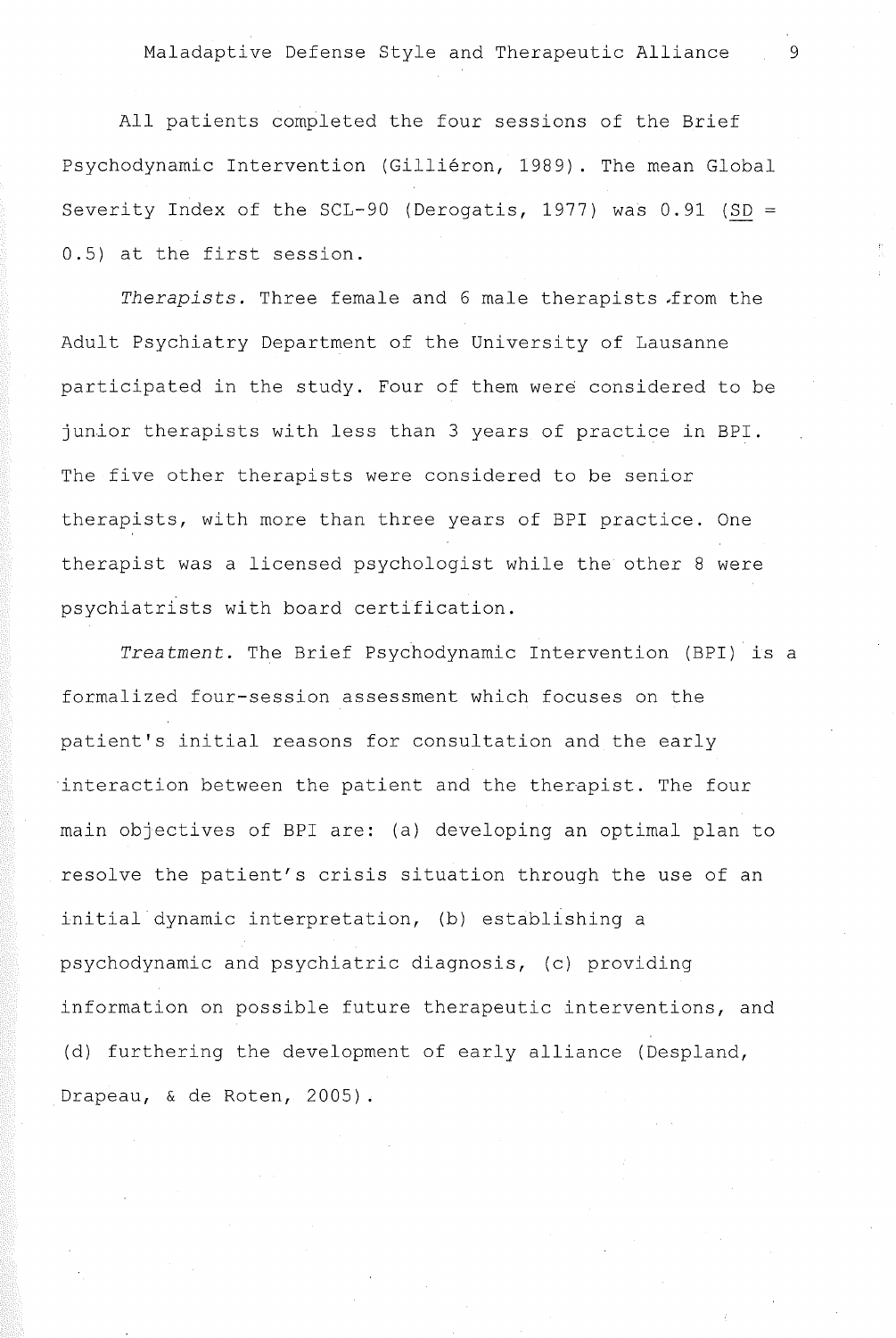#### *Instruments*

*Defense Style Questionnaire.* The DSQ (Bond et al., 1983) is a self-report questionnaire which assesses 88 conscious derivatives of 24 defense mechanisms. Items consist of statements that are to be rated on a nine-point Likert-scale (from 1 "Strongly disagree" to 9 "Strongly agree"). The patient's score for a defense mechanism is the mean of her scores on the items attributed to this mechanism. Bond (1989) grouped these 24 defense mechanisms into four factors, referred to as defense styles: (1) maladaptive, (2) imagedistorting, (3) self-sacrificing, and (4) adaptive. Each style includes two to six defense mechanisms (see Table 1). The maladaptive style includes withdrawal, regression, acting out, inhibition, passive aggression, and projection defense mechanisms. This was the only style included in the analysis because it is the only one that has been found to be stable across studies, it accounts for most of the variance in overall defensive functioning, has high internal consistency, and correlates highly with maladaptive behaviors(Bonsack, Despland, & Spagnoli (1998). This in line with one recent and comprehensive investigation of the factor-structure of the DSQ that found evidence for a unidimensional structure of defensive functioning (Trijsburg, Van T'Spijke, Van Hesselink, & Duivenvoorden, 2000)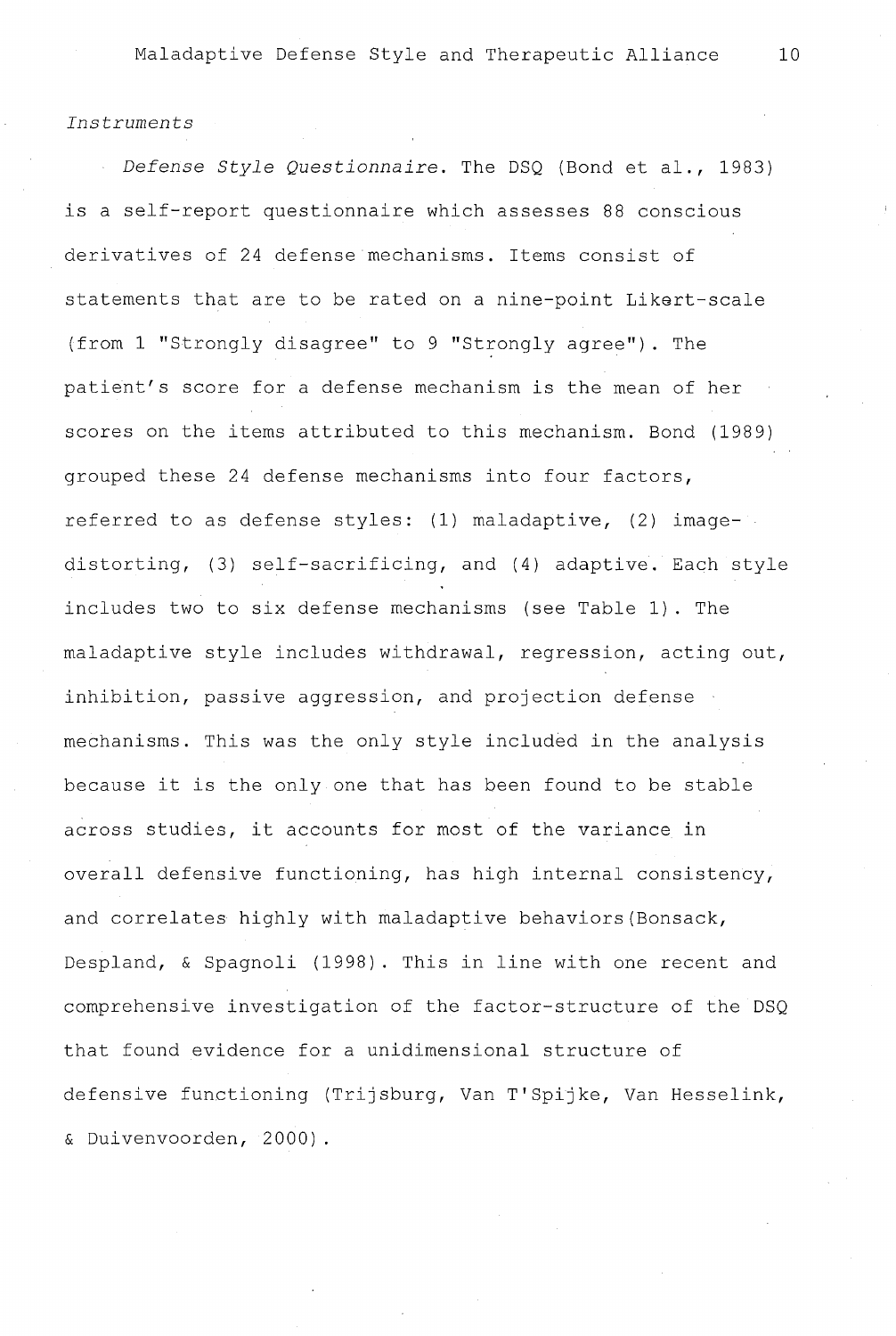*Helping Alliance Questionnaire.* The Helping Alliance questionnaire (HAq-I) is a self-report measure designed to assess the patient's experience of two aspects of the alliance (Luborsky, 1976). The instrument includes 11 items assessing the patient's experience of the therapist as helpful and supportive (7 items) and the patient's experience of working collaboratively with the therapist towards achieving common goals (6 items). Every item is scored on a six-point Likertscale (from -3 "No, I strongly feel that it is not true" to +3 "Yes, I strongly feel that it is true"). A patient's score is the sum of the subscale ratings. According to Hatcher and Barends (1996) the HAq-I is correlated with other wellvalidated alliance instruments(e.g., 0.74 with the CALPAS and 0.74 with the WAI) and with outcome (Martin et al., 2000). It also shows similar psychometric properties as other alliance instruments (Luborsky, 2000).

As stated above, de Roten et al. (2004) found three profiles of alliance development during BPI: High Stable alliance (HSa), Low Stable alliance (LSa), and Linear Growth alliance (LGa). Concurrent with previously stated research findings, these profiles were more predictive of outcome than a single-session measure. Thus we used them in the analysis. *Data Analysis* 

Patients completed the questionnaires after the first and fourth interviews. Paired-sample t-tests were used to assess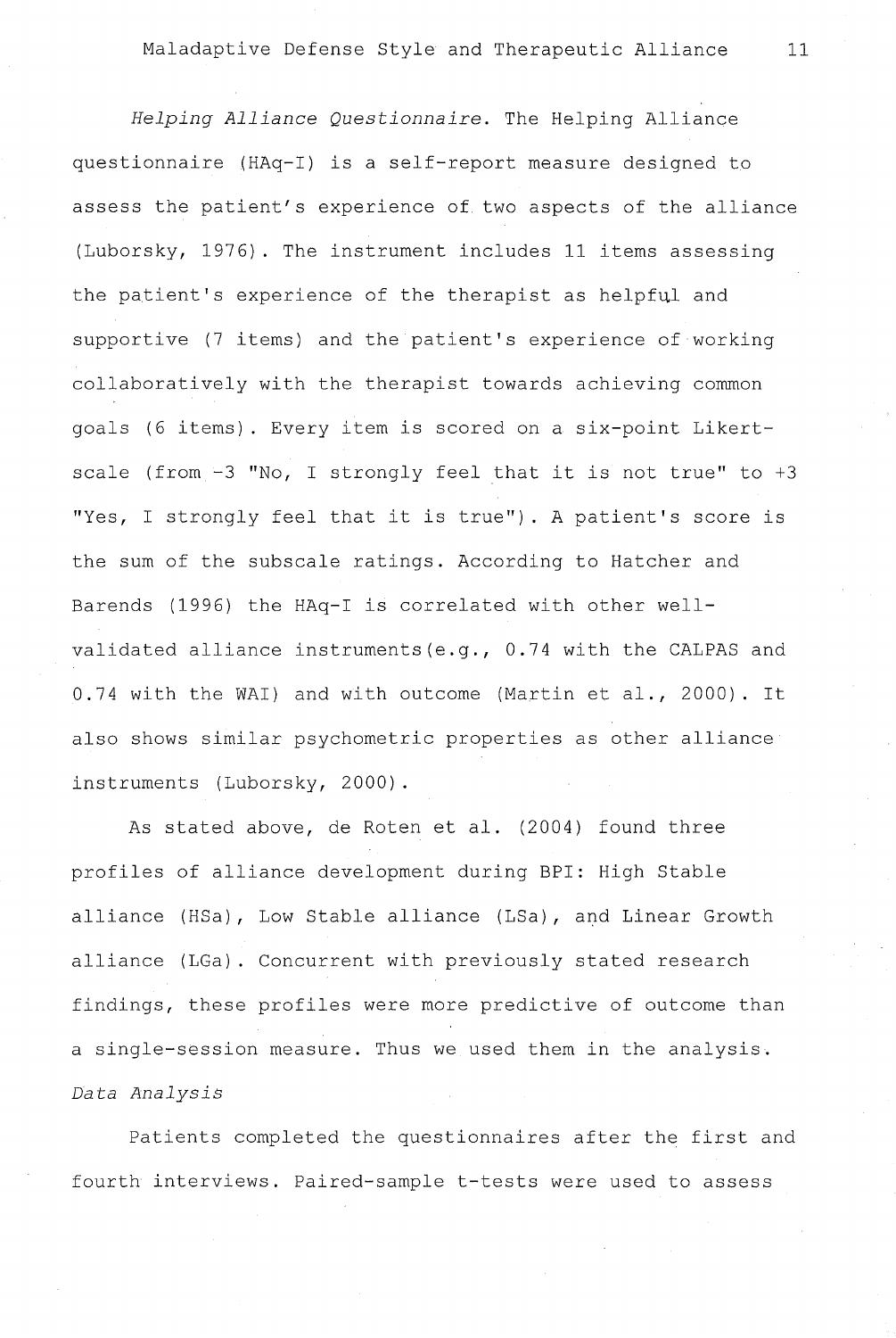change in Maladaptive Defense Style (MDS) between the first and fourth sessions. ANOVA and post hoc comparisons (Scheffe tests) were used to examine differences in MDS among the alliance profiles (HSa, LSa, LGa) . We also examined changes in individual defenses using t-tests. Effect sizes of changes in defense styles and individual defenses were calculated using Cohen's d (Cohen, 1988). Post-treatment Pearson correlations were calculated to provide estimates of the association between defense style and therapeutic alliance.

#### Results

## *Change in Maladaptive Defense Style*

Table 2 shows that the MDS did not change between sessions 1 and 4. However, there was an interaction between change and type of alliance development profile: there was a decrease in the use of the MDS in the LGa profile,  $(t(30) = 2.30$ , p = .028), with an effect size of  $d = 0.29$ . There was no difference between the three alliance profiles at the beginning of the treatment ( $\underline{F}(3,66) = 1.93$ , ns), but there was a difference at the end of the treatment  $(F(3, 65) = 4.65, p =$ .005). More specifically, change in MDS in patients of the LGa profile was different from change in the LSa profile (post hoc comparison) .

Table 3 shows the correlations between maladaptive defense style (before and after the treatment) and the therapeutic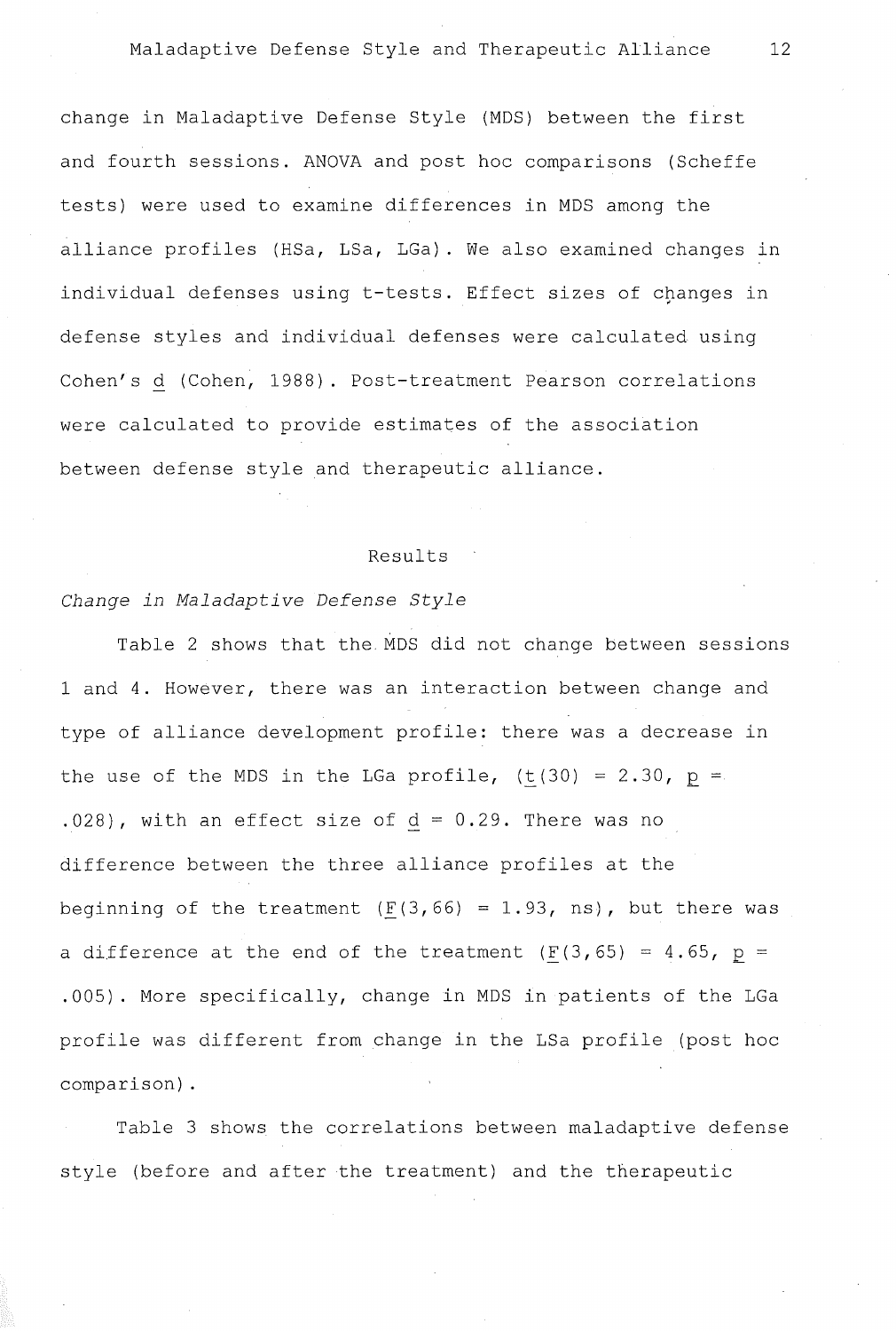alliance (measured at session 1 and session 4). No significant correlations were found between MDS and alliance at session 2, session 3, and mean alliance.

## *Change in individual defenses*

When examining all three alliance profiles together, two of the 21 defenses changed: Acting out decreased,  $(t(67))$  = 0.27,  $p = .033$ ), and anticipation increased (t(67)= -0.51,  $p =$  $.042)$ . In the LGa profile, help rejecting complaining (t(30) = 0.77,  $p = .010$ , projection (t(30) = 0.31,  $p = .027$ ), and projective identification  $(t(30) = 0.94$ ,  $p = .033)$  decreased. Defenses remained unchanged in both the HSa and LSa profiles.

The largest correlation between individual defenses and alliance was found between help rejecting complaining and alliance in the 4th session, both for the whole sample ( $r = -$ .29,  $p = .01$ ) and for the LGa profile  $(r = -.44, p = .01)$ .

#### Discussion

We explored change in the maladaptive defense style and individual defenses over the course of a Brief Psychodynamic Intervention. Our first hypothesis was that the maladaptive defense style (i.e., withdrawal, regression, acting out, inhibition, passive aggression, and projection) would decrease over the course of the BPI. Our findings support only partialy this hypothesis. Only patients in one alliance group (the linear growth profile) showed a decreased use of the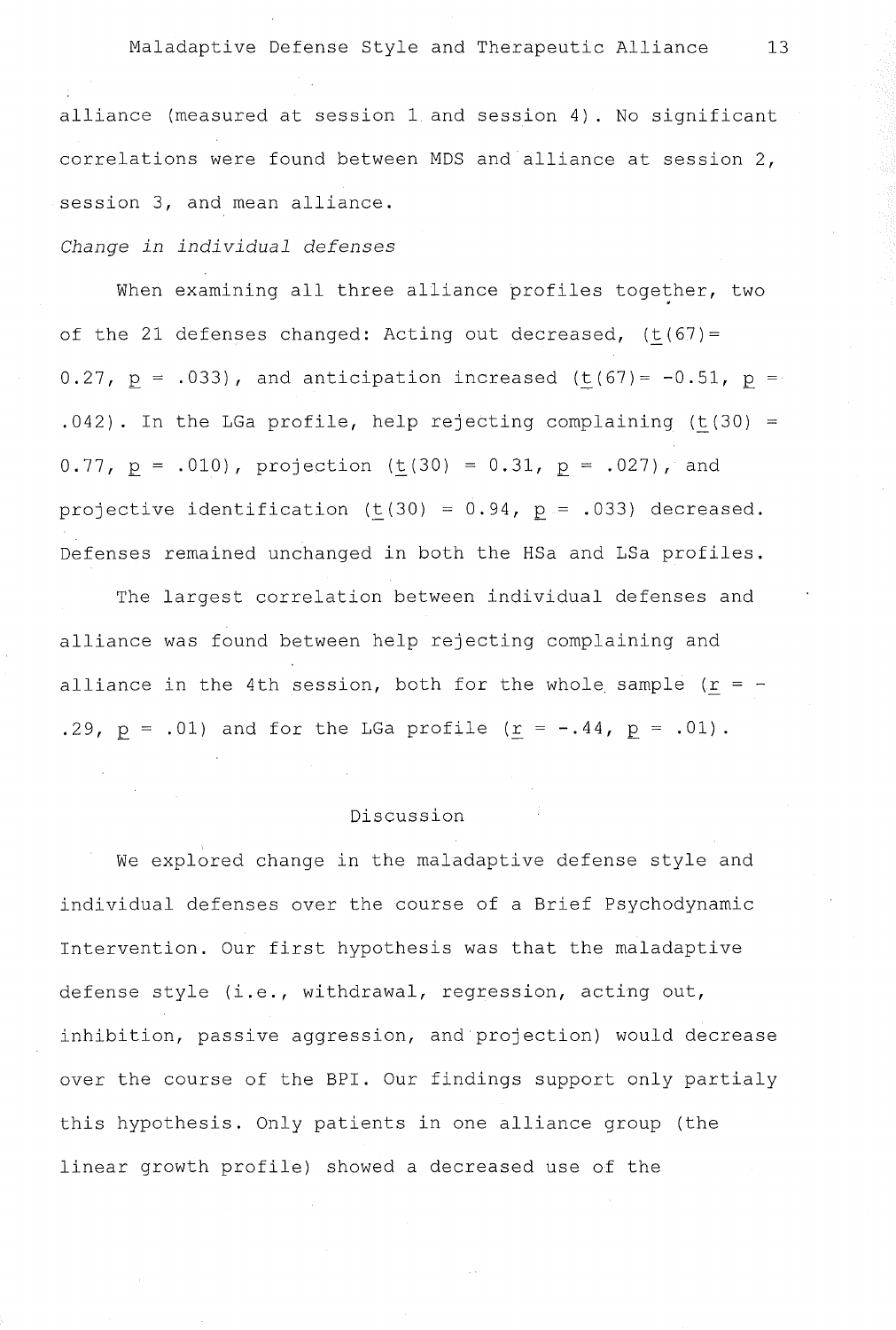maladaptive defense style, though the effect size was small. In this subgroup, help rejecting complaining, projective identification, and projection decreased significantly.

Drapeau et al. (2003) investigated the stability of defensive functioning in an earlier study using the same sample. They measured defensive functioning using the Defense Mechanism Rating Scale (Perry, 1990), and found an increase in the use of obsessional defenses (i.e., isolation, intellectualization, and undoing) and a decrease in the use of narcissistic defenses (i.e., omnipotence, idealization, and devaluation). Low level defenses remained stable. Studies that explored the convergent and discriminant validity of observerrated (DMRS) and self-report (DSQ) defensive functioning showed that the two instruments correlated only moderately (Perry et al., 1998; Bond et al., 1989). According to Bond et al. (1989), an explanation for this might be that the DSQ differentiates the use of a maladaptive, immature defense style from other, more mature styles, whereas the DMRS allows for more subtle differentiations in individual defenses and defensive levels.

The DSQ measures the patients' own perceptions of their defense styles, but not their actual defense mechanisms. Selfappraisal of conscious derivatives of defenses might be influenced by the patients' actual distress. Bonsack, Despland and Spagnoli (1998) found a strikingly low MDS score for the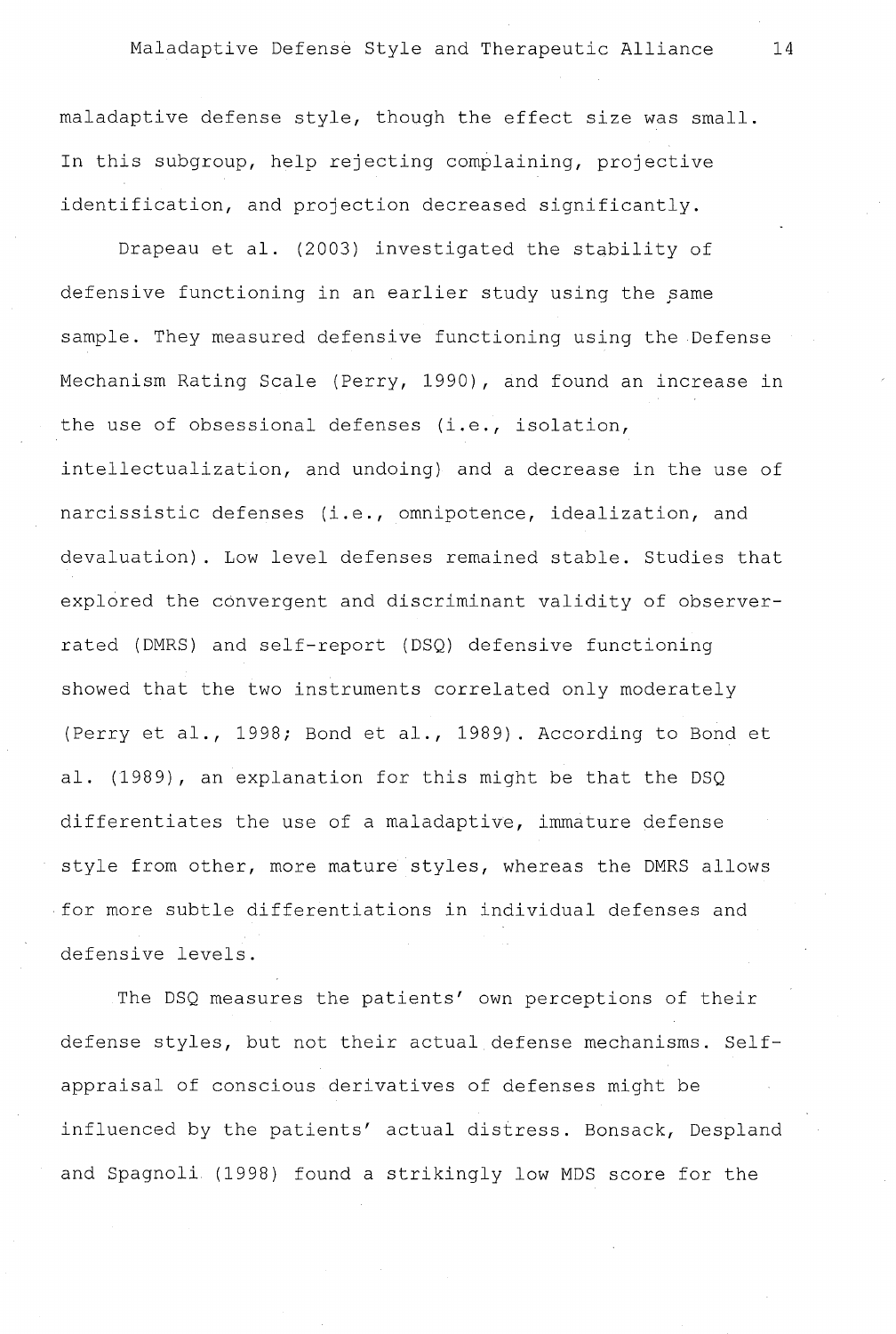patients with a low (psychotic) clinical evaluation of defensive functioning, whereas èlinical evaluation and MDS score correlated  $(r = -.41)$  for the other patients of the sample. They concluded that self-awareness probably played an important role in the self-evaluation, and decreased selfawareness in the psychotic group may have led to their underestimation and subsequent under-reporting of maladaptive defense derivatives.

According to classic psychodynamic theory, defensive functioning is supposed to be stable over time, reflecting trait-like characteristics (Davidson & MacGregor, 1998). However, changes in defensive functioning have been shown to occur in BPI as the result of state changes related to the patients' crises and the therapeutic process (Drapeau et al., 2003) . We also found changes in. defenses throughout the course of BPI. A change in defenses found after such a brief treatment suggests that the sensitivity of the DSQ may be indicative of acute state reactions. A psychological crisis may be seen as an intrapsychic instability brought about by life circumstances in which the individual's ability to adapt is temporarily overwhelmed (Gilliéron, 1989). Thus, the crisis echoes the patient's inner inability to change his or her self-perception, a problem, given that it is necessary for crisis resolution. The causes of the crisis are partially (projective identification) or completely (projection)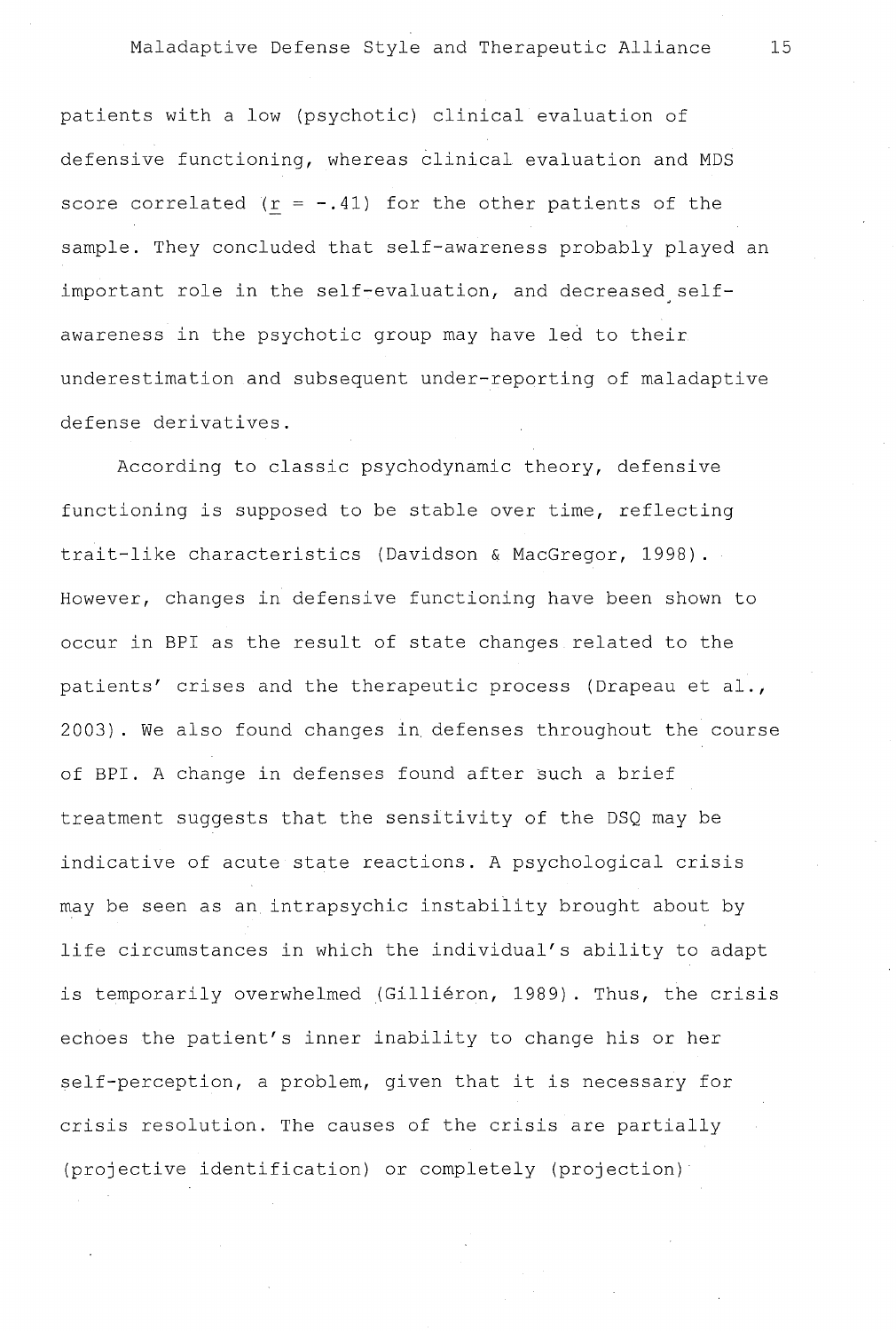expelled out of the patient's consciousness, and any positive action becomes another person's responsibility (withdrawal, regression, inhibition, and acting out), while the patient may attempt to provoke anger (passive aggression) or reject any suggestions presented (help rejecting complaining). As the crisis challenges the patient's usual personality organization, defense mechanisms are activated to preserve self-esteem. The patient then becomes less flexible and uses more immature defenses. The crisis and the maladaptive defenses are likely to reinforce one another. Studies have found an association between maladaptive defenses and level of stress (Bond et al., 1989) or affective symptoms (Perry and Flannery, 1990).

Our second hypothesis, that there would be a relationship between MDS and alliance level, was supported. But this relationship concerns only with the improving alliance profile, a profile characterized by a low alliance at the beginning of the BPI and a high alliance at the end of the BPI.

From a clinical point of view, defenses are activated to ward off anxiety and distress. As such, elements of the treatment might be stressful for patients. For example, meeting the therapist may increase the patient's stress, as might the interpretation of the crisis, a crucial element done to prevent the repeating of the patient's dysfunctional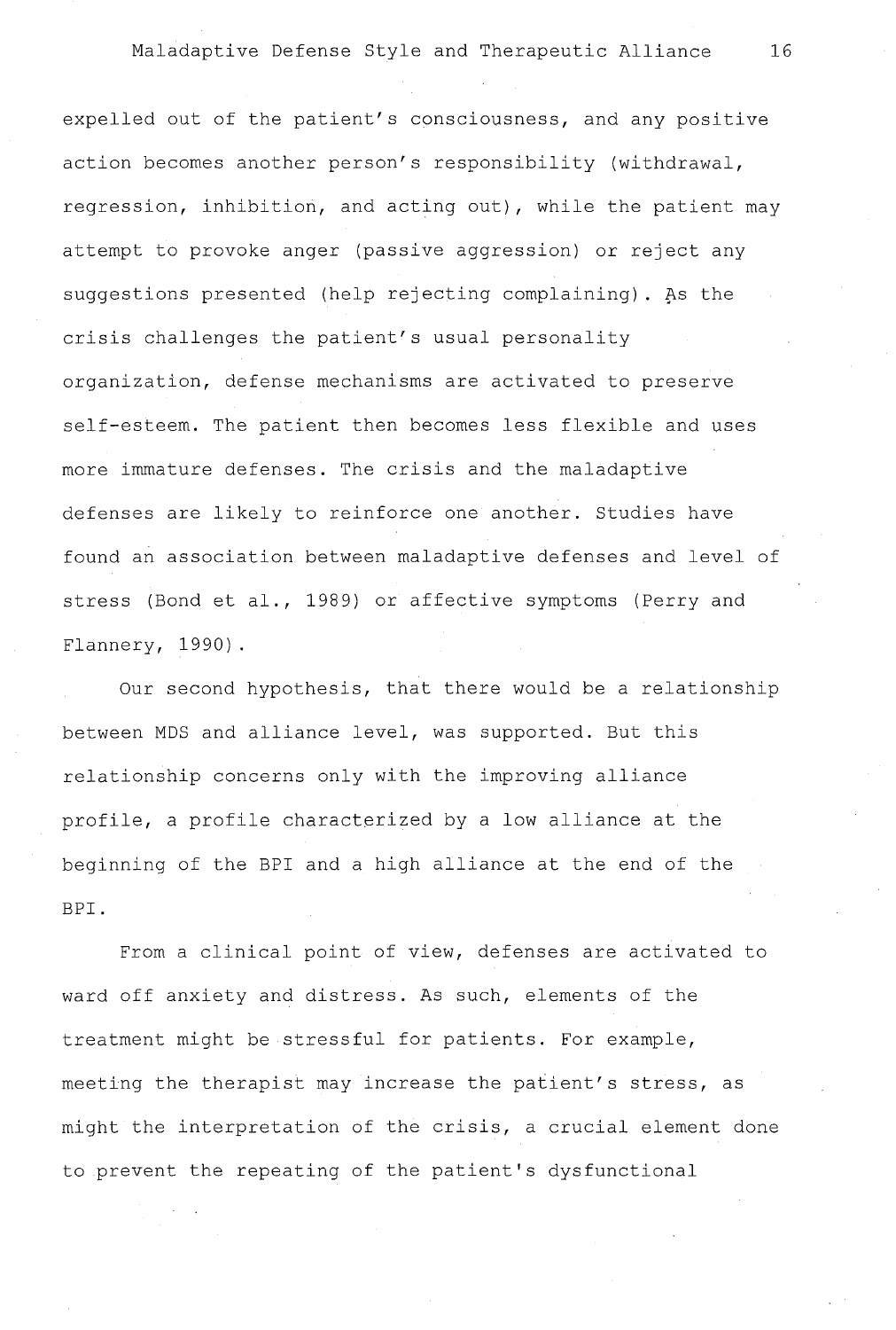relationship pattern in the patient-therapist relationship. As the therapist and patient work through the crisis, the therapist's support and exploration may diffuse the sense of threat induced by the crisis and reduce the patient's maladaptive defense activation. The developing therapeutic alliance might reflect this collaborative work as the patient and therapist work together to understand the causes of the crisis and to find a new personal and relational equilibrium for the patient.

This exploratory study was not only limited by its sample size and statistical power. The range in clinician expertise could be a confounding variable. Results published in a previous report found no effect of therapists' experience on the development of alliance, which suggests that this might not have greatly impacted the results of the current study (de Roten et al., 2004). External validity may not have been compromised given that patients presented with a wide range of disorders, representing a typical caseload. However, the present study was not able to control the potential confounding effect of using the DSQ, given its limitations as a self-report measure. As such, using it may pose conceptual problems due to social desirability, and the fact that defenses are difficult to observe in oneself given that they occur largely outside of conscious awareness. A step taken to minimize this potential problem was by the implementation of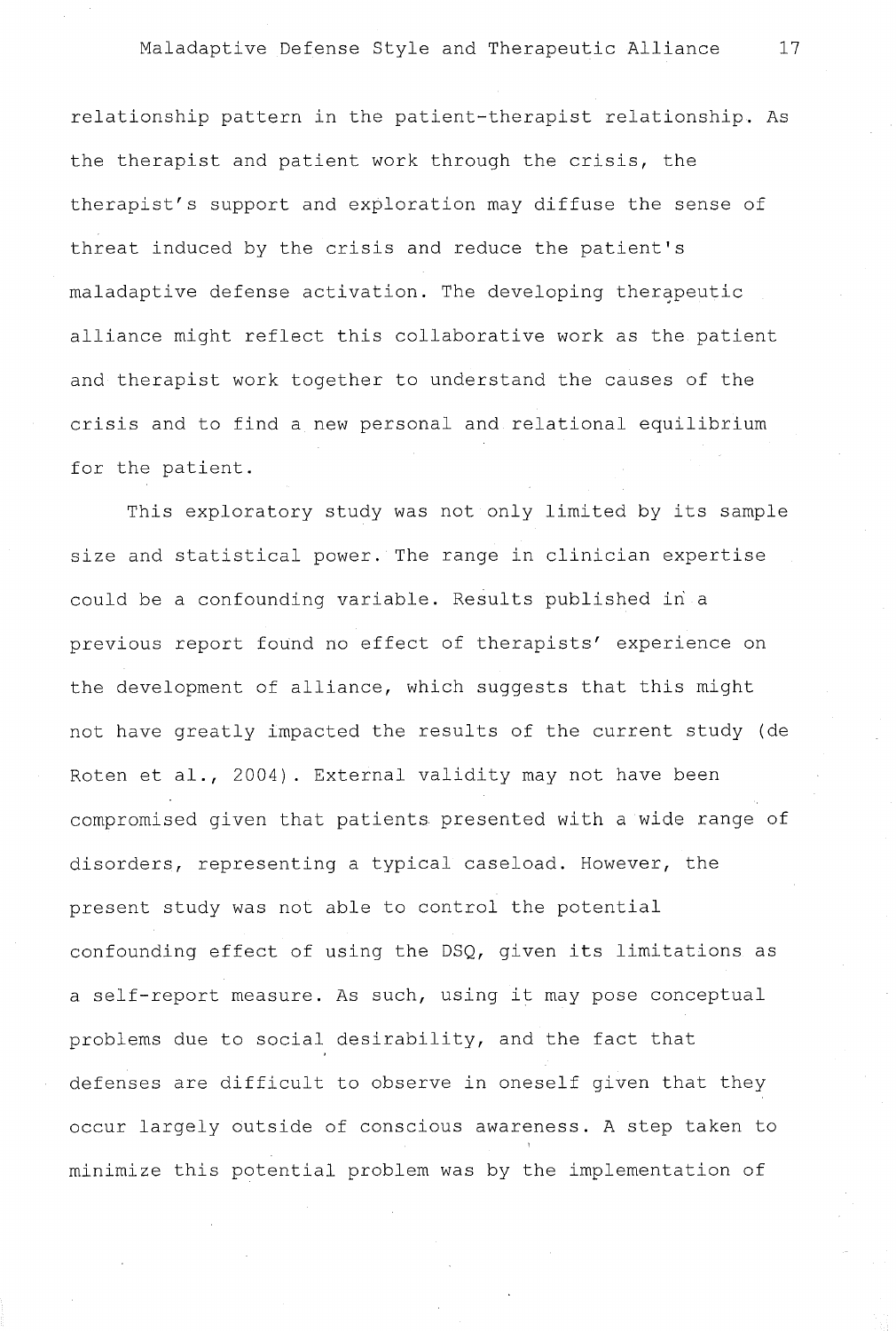exclusion criteria that restricted participation from patients with minimal self-awareness (e.g., psychotics).

The limitations of this research might be addressed in future research using other methods of defense evaluation like observer-rated measures. Nonetheless, findings suggest preliminary estimates. Studies with a pre-post design are also needed to explore the causal relationship between changes in defenses and alliance in the course of psychotherapeutic intervention.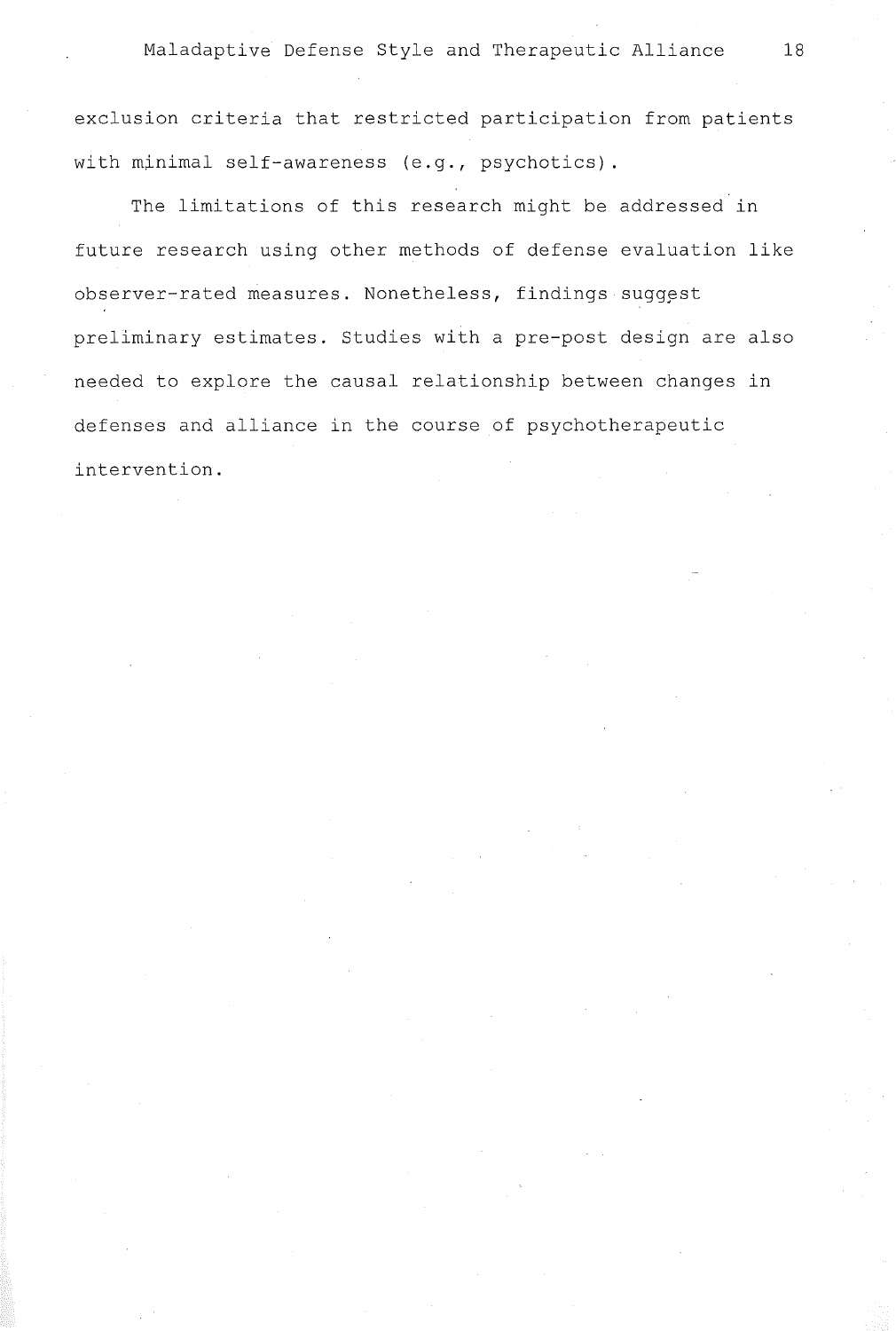#### Reference

- Akkerman, K., Lewin, T. J., & Carr, V. J. (1999). Long term changes in defense style among patients recovering from major depression. *Journal of Nervous* & *Mental Disease, 187,* 80-87.
- Albucher, R. C., Abelson, J. L., & Nesse, R. M. (1998). Defense Mechanism Changes in Successfully Treated Patients With Obsessive-Compulsive Disorder. *American Journal of Psychiatry, 155,* 558-559.
- Bond, M., Gardner, S. T., Christian, J., & Sigal, J. J. (1983). Empirical study of self-rated defense styles. *Archives of General Psychiatry, 40,* 333-338.
- Bond, M. & Perry, J. C. (2004). Long-Term Changes in Defense Styles With Psychodynamic Psychotherapy for Depressive, Anxiety, and Personality Disorders. *American Journal of Psychiatry, 161,* 1665-1671.
- Bond, M., Perry, J. C., Gautier, M., Golderberg, M., Oppenheimer, J., & Simand, J. (1989). Validating the self-report of defense styles. *Journal of Personality Disorders, 3,* 101-1'12.
- Bonsack, C., Despland, J. N., & Spagnoli, J. (1998). The French version of the Defense Style Questionnaire. *Psychotherapy* & *Psychosomatics, 67,* 24-30. 001:10.1159/000012255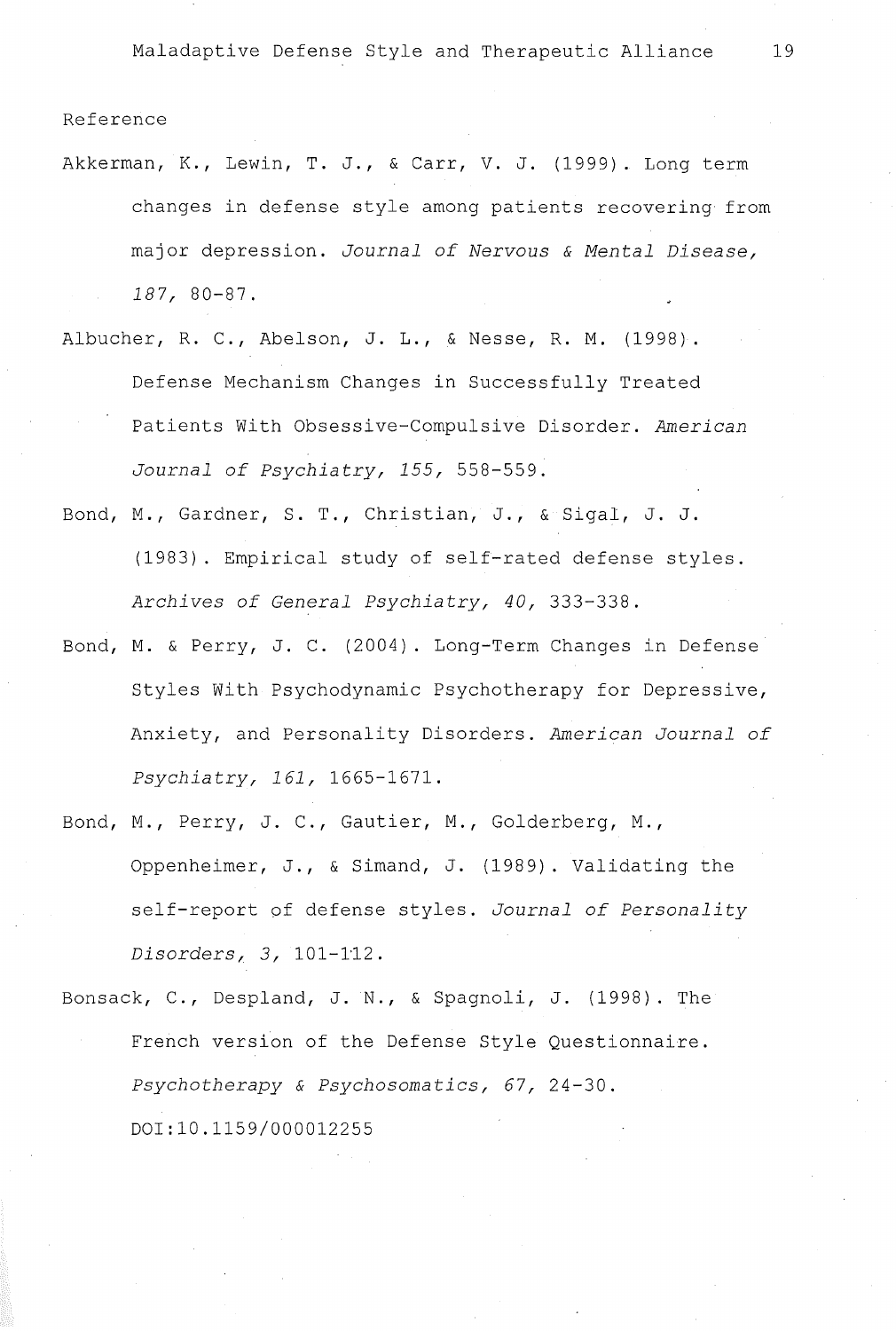Cohen, J. (1988). *Statistical Power Analysis for the Behavioral Sciences.* Hillsdale, NJ: Lawrence Erlbaum Associates.

Davidson, K. & MacGregor, M. W. (1998). A critical appraisal of self-report defense mechanism measures. Journal of Personality Disorders, 66, 965-992.

de Roten, Y., Fischer, M., Drapeau, M., Beretta, V., Kramer, U., Favre, N., & Despland, J. N. (2004). Is one assessment enough? Patterns of helping alliance development and outcome. *Clinical Psychology and Psychotherapyr llr* 324-331.DOI: 10.1002/cpp.420

Derogatis, L. R. (1977). *SCL-90-R (revised) version manual I.* 

Baltimore: John Hopkins University School of Medicine.

Despland, J. N., Roten, Y. de., Despars, J., Stigler, M., & Perry, J. C. (2001). Contribution of patient defense mechanisms and therapist interventions to the development of early therapeutic alliance in a brief psychodynamic investigation. *Journal of Psychotherapy Practice* & *Researchr lOr* 155-164.

Despland, J.N., Drapeau, M., & de Roten, Y. (2005). A Naturalistic Study of the Effectiveness of a Four-Session Format: The Brief Psychodynamic Intervention, *Brief*  Treatment and Crisis Intervention, 5, 368-378. DOI:10.1093/brief-treatment/mhi026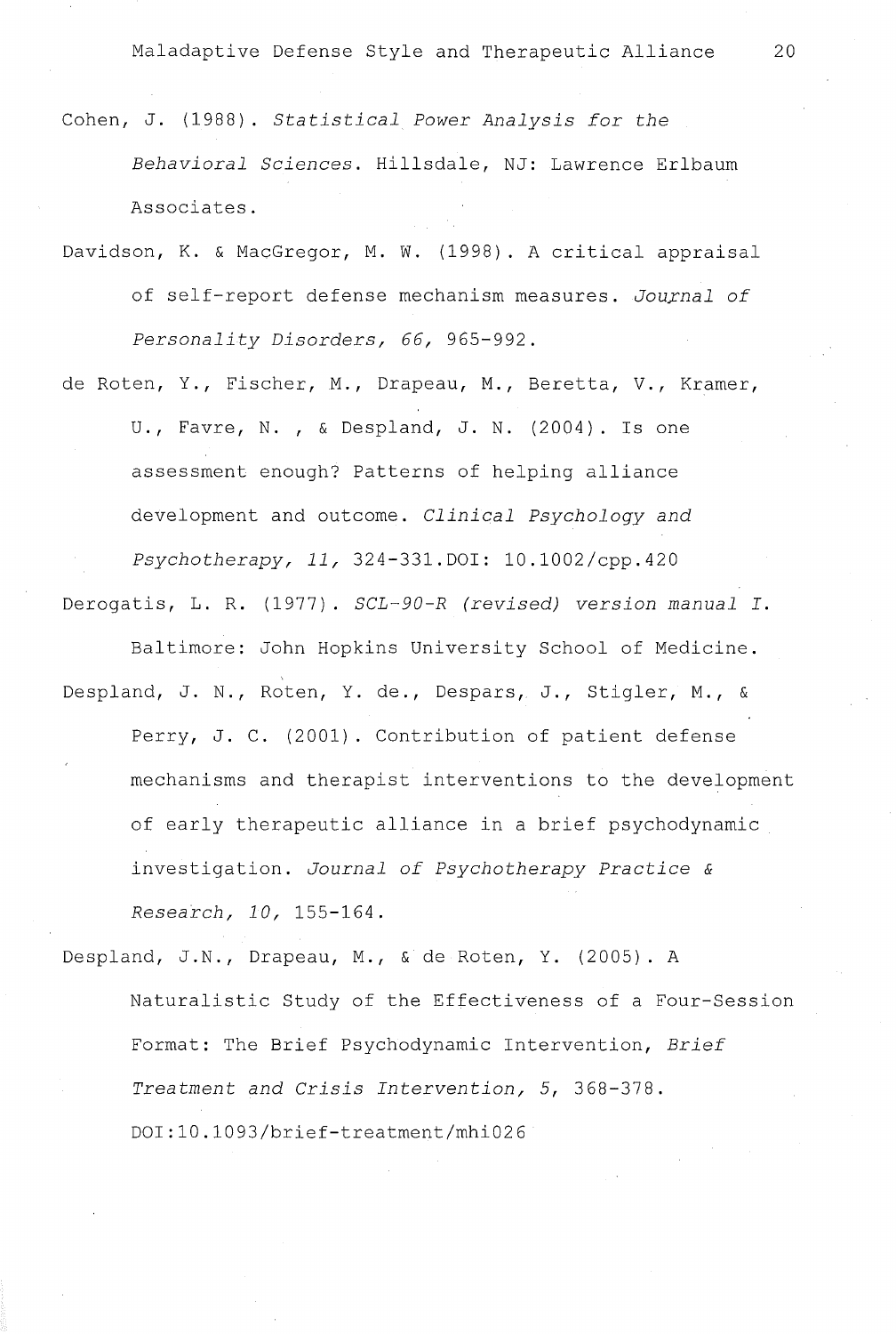- Drapeau, M., de Roten, Y., Perry, J. C., & Despland, J. N. (2003). A study of stability and change in defense mechanisms during a brief psychodynamic investigation. *The Journal of Nervous and Mental Disease, 191,* 496-502. DOI: 10.197/01.nmd.0000082210.76762.ec
- Flannery, R. B., Jr. & Perry, J. C. (1990). Self-rated defense style, life stress, and health status: an empirical assessment. *Psychosomatics, 31,* 313-320.
- Foreman, S. A. & Marmar, C. R. (1985). Therapist actions that adress initially poor therapeutic alliances in psychotherapy. *American Journal of Psychiatry, 142,* 922- 926.
- Gilliéron, E. (1989). Short psychotherapy interventions (four sessions). *Psychotherapy* & *Psychosomatics, 51,* 32-37.
- Hatcher, R. L. & Barends, A. W. (1996). Patients' view of the alliance in psychotherapy: Exploring factor analysis in three alliance measures. *Journal of Consulting and Clinical Psychology, 64,* 1326-1336.
- Hersoug, A. G., Monsen, J., Havik, O. D., & Hoglend, P. (2002). Quality of Early Working Alliance in Psychotherapy: Diagnoses, Relationship and Intrapsychic Variables as Predictors. *Psychotherapy* & *Psychosomatics, 71,* 18-27. DOI:l0.1159/000049340
- Hilsenroth, M., Peters, E., & Ackerman, S. (2004). The Development of Therapeutic AllianceDuring Psychological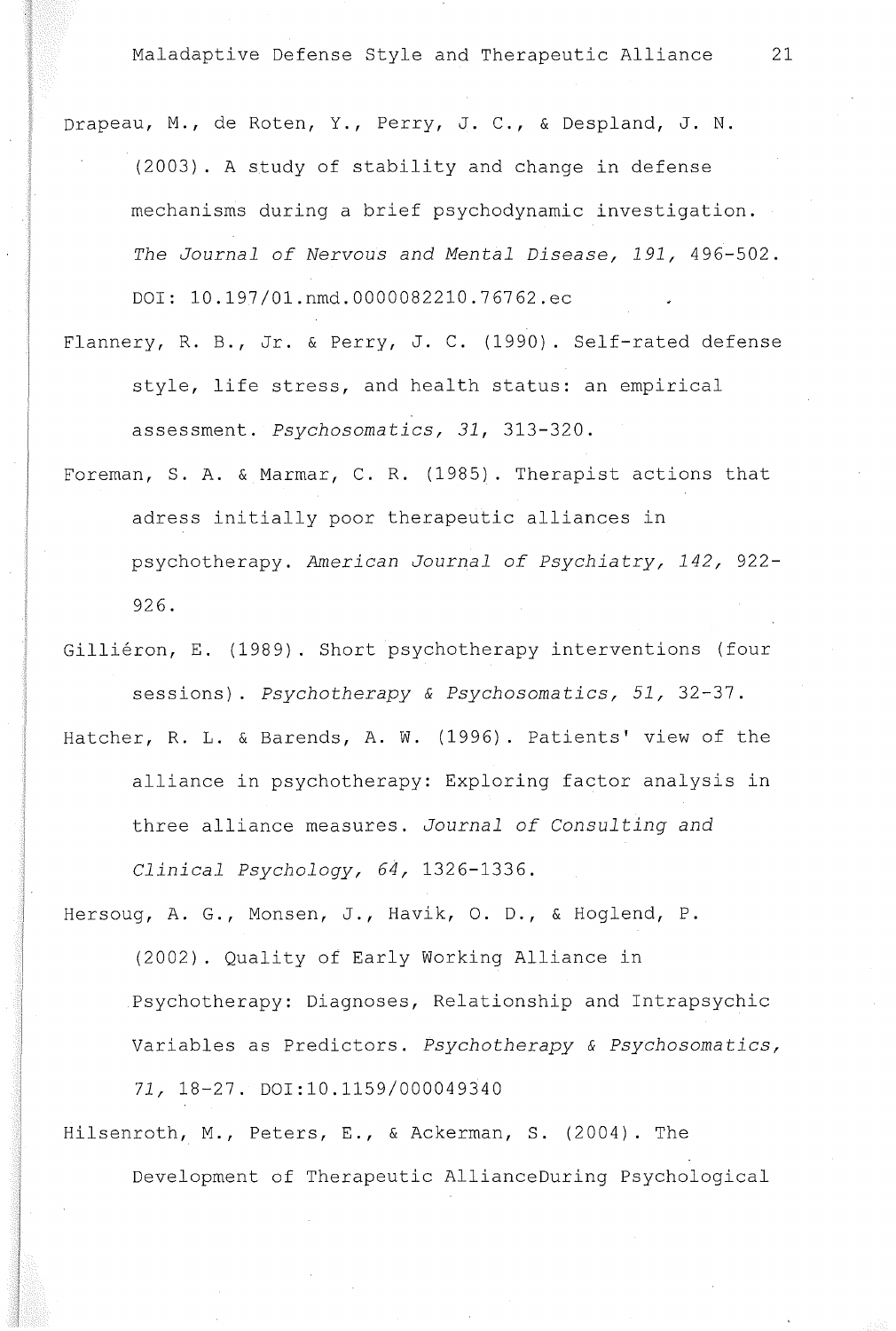Assessment: Patient and Therapist Perspectives Across Treatment. Journal of Personality Assessment, 83, 332- 344.

- Horvath, A. O. & Bedi, R. P. (2002). The alliance. In J.C.Norcross (Ed.), *Psychotherapy relationship. that work* (pp. 37-70). New York: Oxford University Press.
- Horvath, A. O. & Luborsky, L. (1993). The role of the therapeutic alliance in psychotherapy. *Journal of Consulting* & *Clinical Psychology, 61,* 561-573.
- Horvath, A. O. & Symonds, B. D. (1991). Relation between working alliance and outcome in psychotherapy: a metaanalysis. *Journal of Counseling Psychology, 38,* 139-149.
- Lieberman, P. B., Wiitala, S. A., Elliott, B., McCormick, S., & Goyette, S. B. (1998). Decreasing Length of Stay: Are There Effects on Outcomes of Psychiatrie Hospitalization? *American Journal of Psychiatry, 155,* 905-909.
- Linda S.Mullen, Carlos Blanco, Susan C.Vaughan, Roger Vaughan, & Steven P.Roose (1999). Defense mechanisms and personality in depression. *Depression and Anxiety, 10,*  168-174.
- Luborsky, L. (1976). Helping alliances in psychotherapy: The grounded work for a study of their relationship to its outcome. In J.L.Claghorn (Ed.), *Successful psychotherapy*  (pp. 92-116). New York: Brunner/Mazel.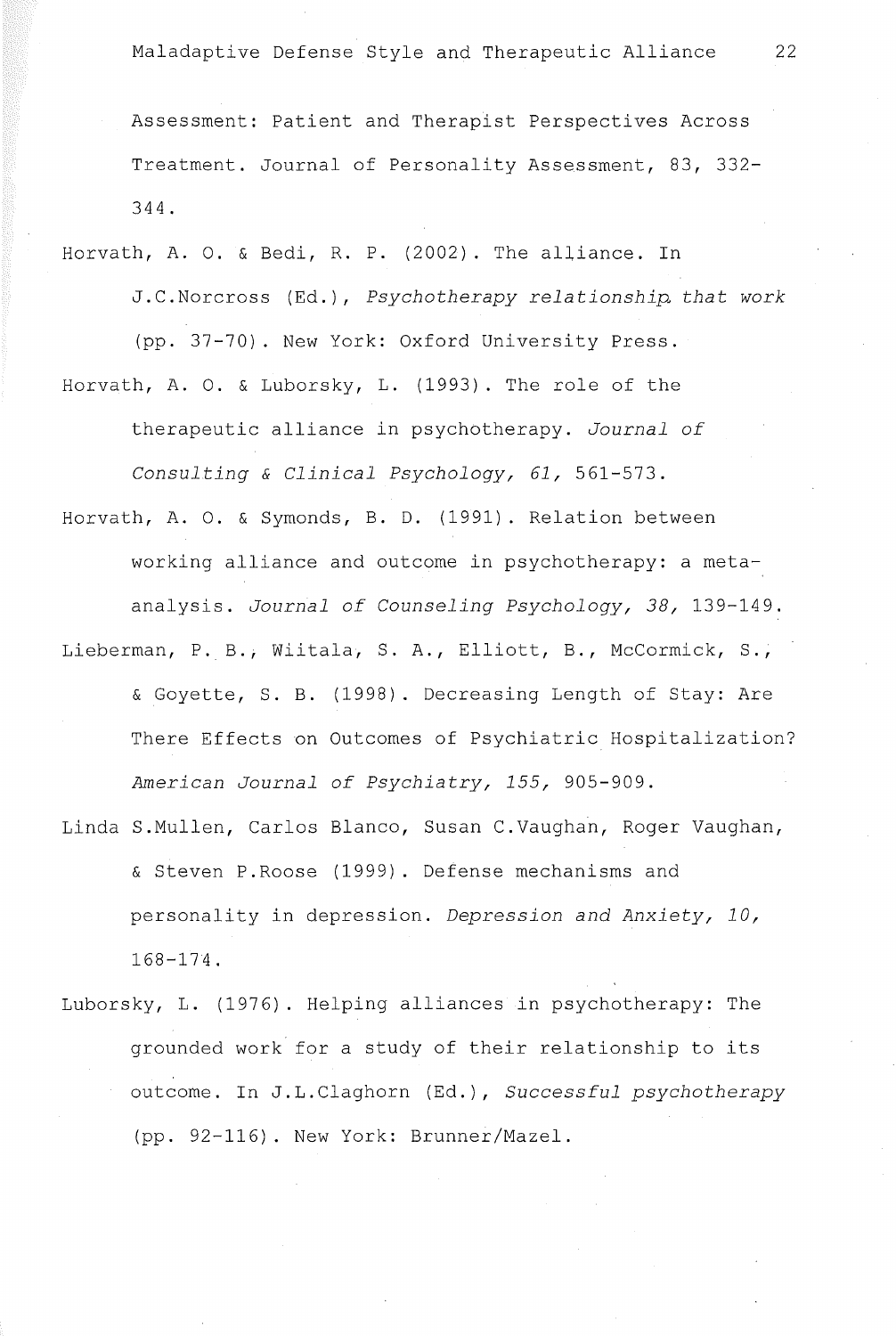- Luborsky, L. (2000). A pattern-setting therapeutic alliance study revised. *Psychotherapy Research, 10,* 17-29. DOI: 10.1093/ptr/10.1.17
- Marmar, C. R., Weiss, D. S., & Gaston, L. (1989). Toward the validation of the California Therapeutic Alliance Rating System. *Psychological Assessment, 1,* 46-52.
- Martin, O. J., Garske, J. P., & Davis, K. (2000). Relation of the therapeutic alliance with outcome and other variables: A meta-analytic review. *Journal of Consulting*  & *Clinical Psychology, 68,* 438-450. DOI:l0.1037//0022- 006X.68.3.438
- Mullen, L. S., Blanco, C., Vaughan, S. C., Vaughan, R., & Roose, S. P. (1999). Defense mechanisms and personality in depression. *Depression and Anxiety,10,* 168-174.
- Perry, J.C. (1990). *The Defense Mechanisms Rating Scales,* (5th edition). Cambridge, MA: Cambridge Hospital.
- Perry, J.C. & Cooper, S.H. (1989). An empirical study of defense mechanisms, *Archives of General Psychiatry, 46,*  444-452
- Perry, J. C., Banon, E., & Ianni, F. (1999). Effectiveness of psychotherapy for personality disorders. *The American Journal of Psychiatry, 156,* 1312-1321.
- Perry, J. C. & Hoglend, P. (1998). Convergent and discriminant validity of overall defensive functioning. *Journal of Nervous* & *Mental Disease, 186,* 529-535.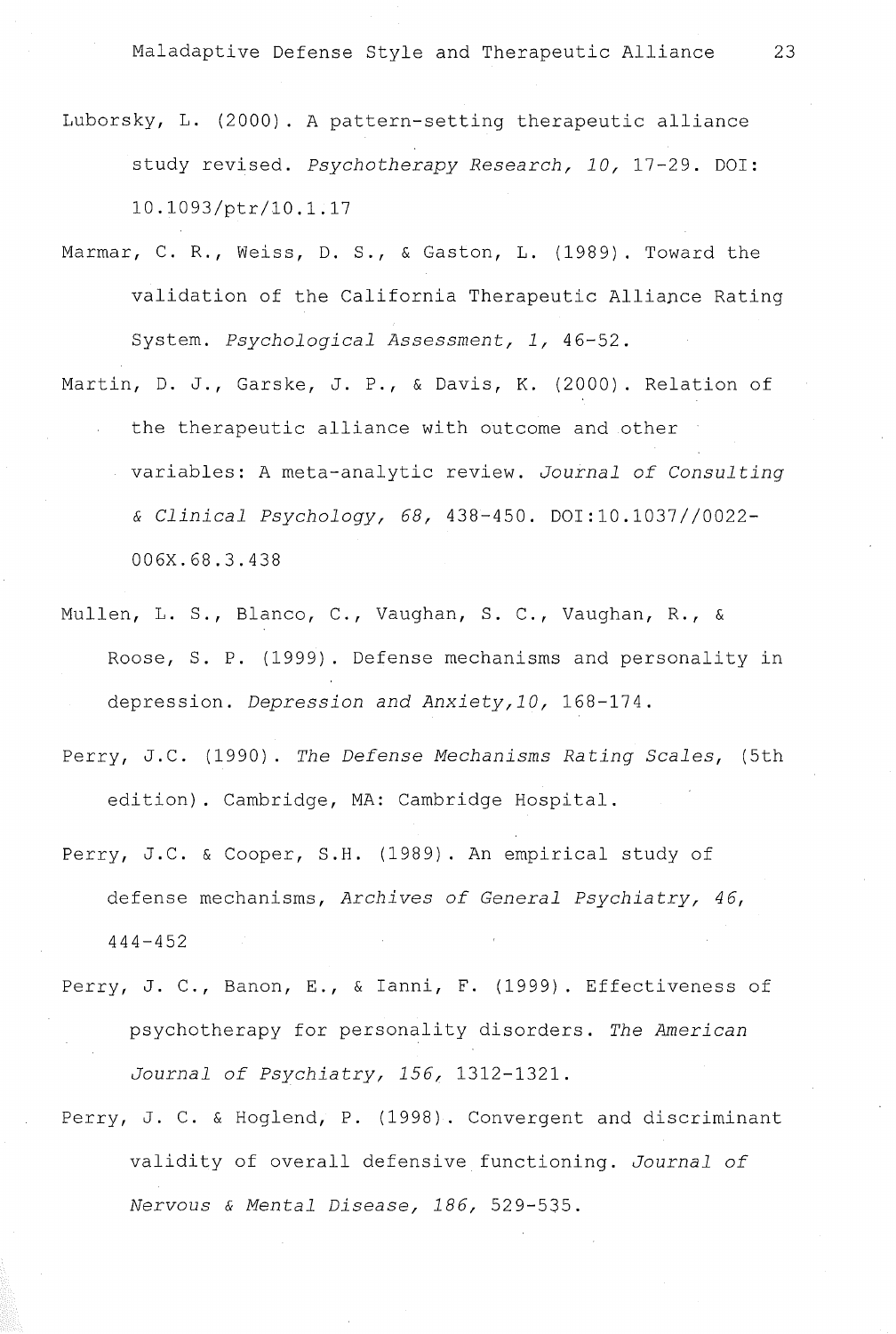- Perry, J. C. & Ianni, F. (1998). Observer-rated measures of defense mechanisms. *Journal of Personality Disorders, 66,* 993-1024.
- Siefert, C. J., Hilsenroth, M. J., Weinberger, J., Blagys, M. D. & Ackerman, S. J. (2006). The relationship of patient defensive functioning and alliance with therapist technique during short-term psychodynamic psychotherapy. Clinical Psychology and Psychotherapy, 13, 20-33.

Trijsburg, R. W., Van T' Spijker, A., Van Henricus, L., Hesselink, A. J., & Duivenvoorden, H. J. (2000). Measuring Overall Defensive Functioning with the Defense Style Questionnaire: A Comparison of Different Scoring Methods. *Journal of Nervous* & *Mental Disease. 188,* 432- 439.

- Vaillant, G. E., Bond, M., & Vaillant, C. O. (1986). An empirically validated hierarchy of defense mechanisms. Archives of General Psychiatry, 43, 786-794.
- Vaillant, G. E. (1992). *Ego mechanisms of defense: A guide for clinicians and researchers.* Washington, DC: American Psychiatrie Association.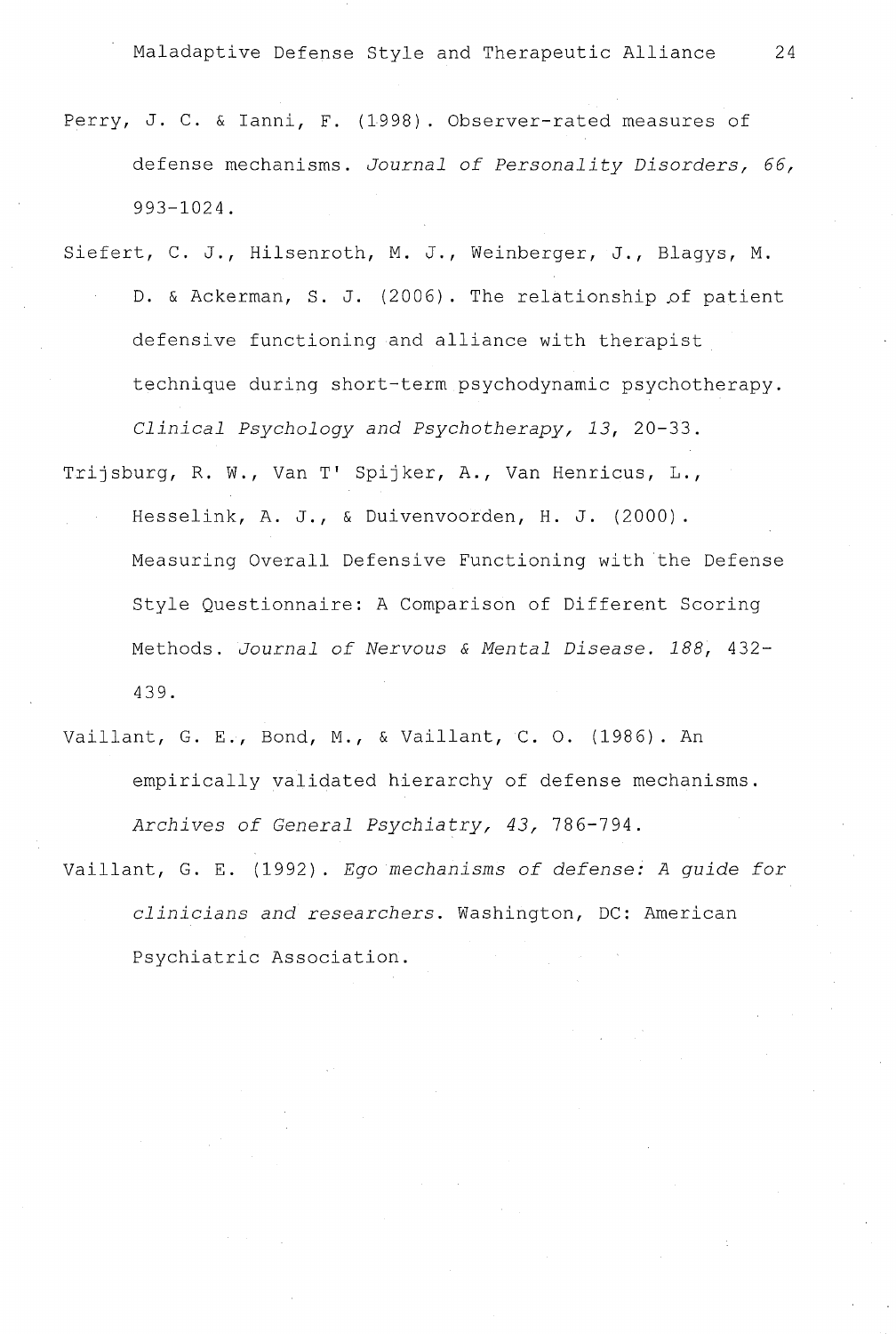# **Table 1**

*Defense styles* 

| Style                                     | Defenses                        |  |  |  |  |
|-------------------------------------------|---------------------------------|--|--|--|--|
| Maladaptive action patterns               | Acting out, Passive aggression, |  |  |  |  |
|                                           | Regression, Withdrawal,         |  |  |  |  |
|                                           | Inhibition, Projection          |  |  |  |  |
| Image-distorting defenses                 | Pseudoaltruism, Reaction        |  |  |  |  |
|                                           | formation                       |  |  |  |  |
| Self-sacrificing defenses                 | Omnipotence, Devaluation,       |  |  |  |  |
| the control of the control of the control | Primitive idealization,         |  |  |  |  |
|                                           | Splitting                       |  |  |  |  |
| Adaptive defenses                         | Humor, Sublimation, Suppression |  |  |  |  |

*Note.* From Bond (1989)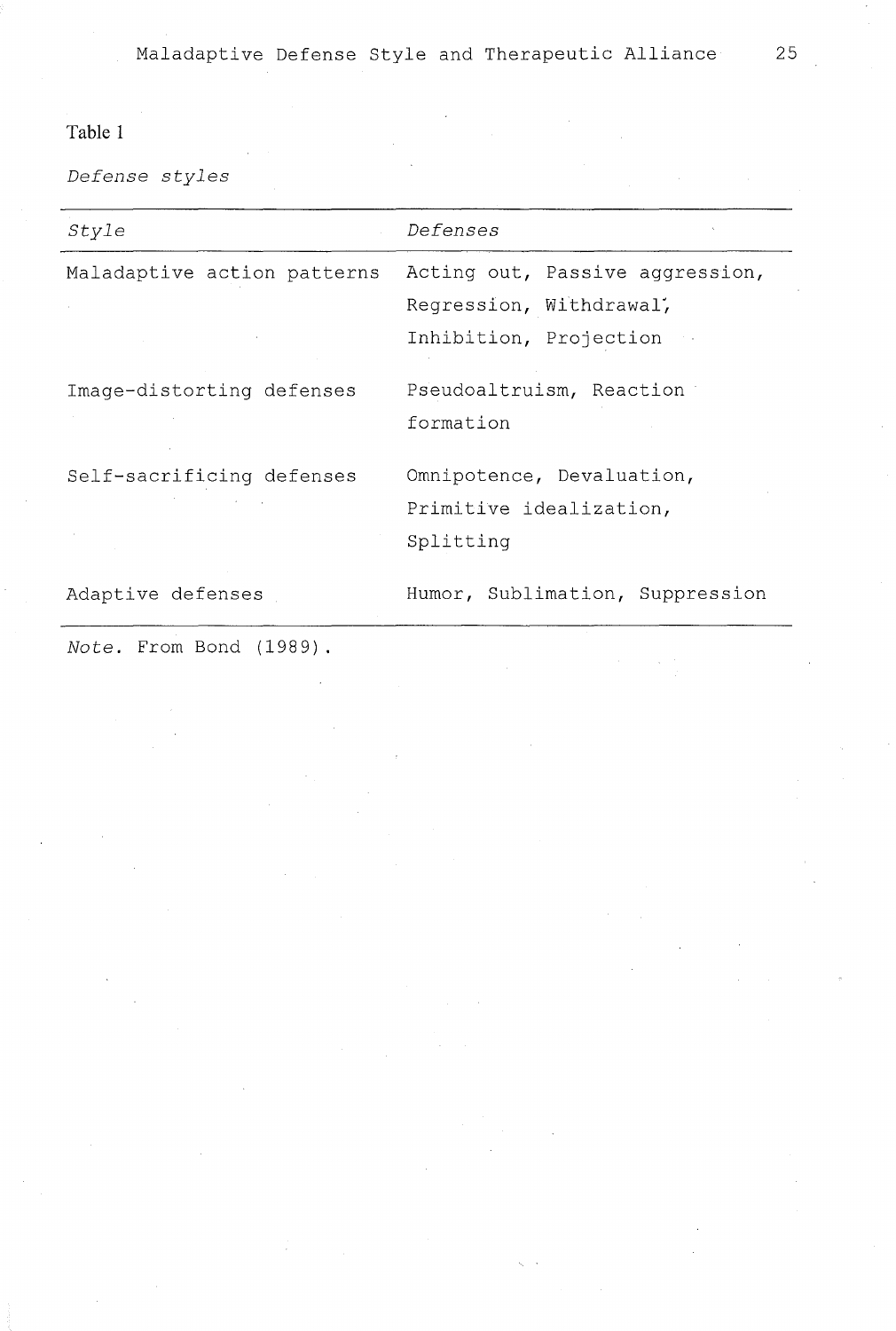# Table 2

*Change in maladaptive defense style, in alliance scores, and therapeutic alliance patterns* 

|                                                                                                    |             | Defense maladaptive style |            |     |                             |      | Alliance  |     |                                   |    |                     |     |                 |           |
|----------------------------------------------------------------------------------------------------|-------------|---------------------------|------------|-----|-----------------------------|------|-----------|-----|-----------------------------------|----|---------------------|-----|-----------------|-----------|
|                                                                                                    | Before      |                           | After      |     |                             |      | Session 1 |     | Session 2                         |    | Session 3           |     | Session 4       |           |
|                                                                                                    | $\mathbf M$ | SD.                       | M          | SD  | t                           | d    | М         | SD  | М                                 | SD | М                   | SD  | Μ               | <b>SD</b> |
| Whole sample                                                                                       | $4.62$ 1.1  |                           | $4.53$ 1.1 |     | 1.00                        | 0.07 | 11.40     | 9.0 | 13.99                             |    | 8.6 16.47           |     | $9.7$ 18.38 9.9 |           |
| Alliance patterns                                                                                  |             |                           |            |     |                             |      |           |     |                                   |    |                     |     |                 |           |
| LGa                                                                                                | $4.57$ 1.0  |                           | 4.30       | 0.8 | $2.30*$                     | 0.29 | 8.06      |     | 6.2 13.97 5.7 18.84 6.2 22.58 4.5 |    |                     |     |                 |           |
| HSa                                                                                                | 4.34        | 1.1                       | 4.28       | 1.3 | 0.42                        | 0.05 | 21.95     |     | $3.8$ 22.16 4.7 23.11             |    |                     |     | $5.3$ 24.26 5.0 |           |
| LSa                                                                                                | $4.99$ 1.0  |                           |            |     | $5.21$ $1.1$ $-1.48$ $0.22$ |      | 6.00      | 7.8 |                                   |    | $5.39$ $7.6$ $5.39$ | 9.3 | 4.94 7.9        |           |
| Note. LGa = Linear growth alliance (N = 31), HSa = High Stable alliance (N = 19), LSa = Low Stable |             |                           |            |     |                             |      |           |     |                                   |    |                     |     |                 |           |
| alliance $(N = 18)$ ; ttt = treatment                                                              |             |                           |            |     |                             |      |           |     |                                   |    |                     |     |                 |           |

 $*_{p}$  < .05;  $*_{p}$  < .01